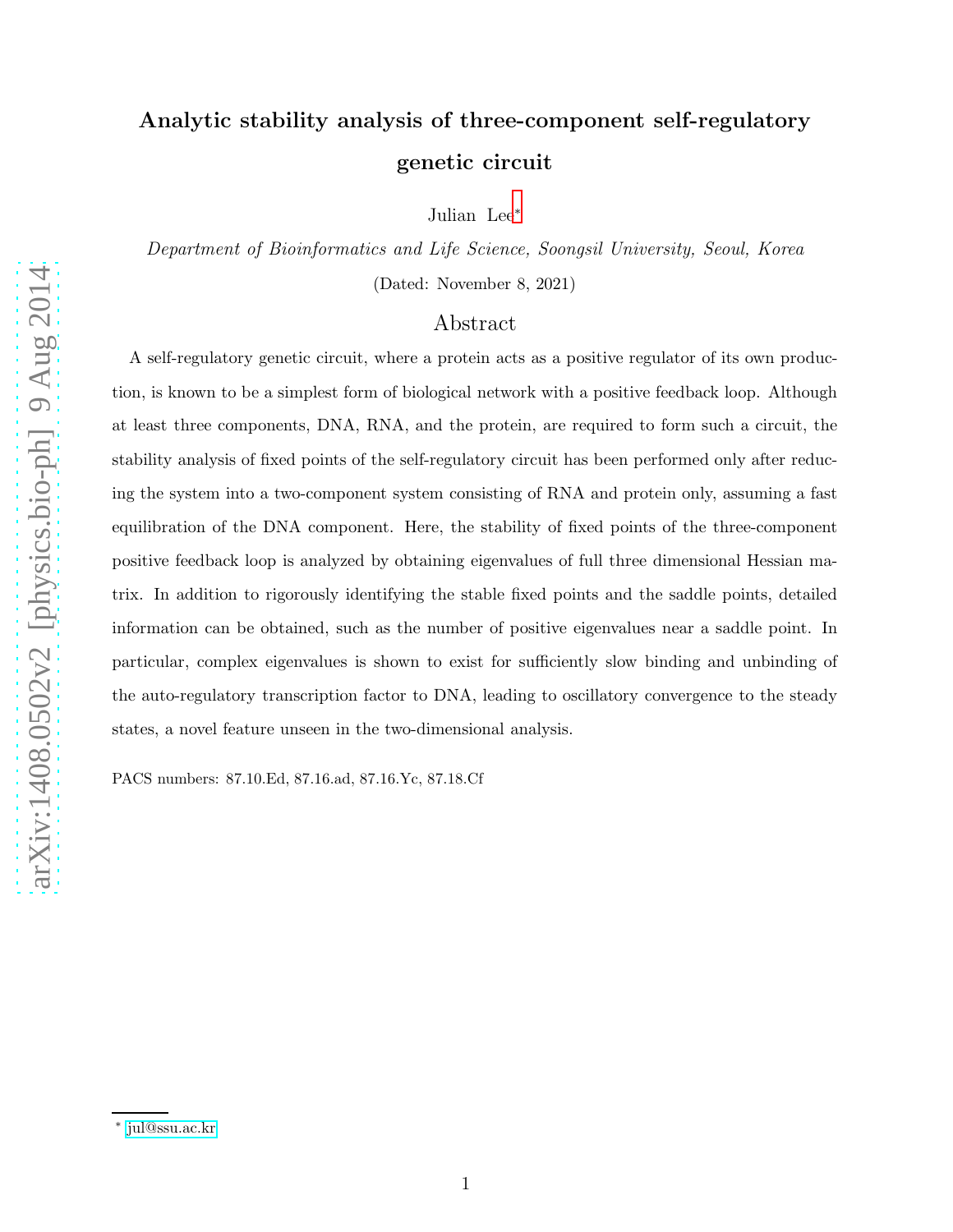### I. INTRODUCTION

Life is maintained by complex interaction of genes and proteins. The genes are turned on and off according to environmental change, so the gene network can be considered as a Turing machine with input and output. The genetic regulatory system is often modelled as a system of first-order differential equations that describes the time-dependent production and decay of various RNA and protein molecules, as well as binding of transcription factors to DNA that stimulate or inhibit the transcription of genes  $[1-12]$  $[1-12]$ . The first step toward understanding such a system is to understand its steady state behavior. Depending on the network structure, the gene network exhibits multistability, meaning there can be more than one steady state of the protein concentrations  $(4-6, 9-13)$  $(4-6, 9-13)$  $(4-6, 9-13)$ . Multistability not only forms the basis for explaining the response of the cell to the environment, but can also be used to model epigenetics, where information other than genetic one are passed on to the next generation of a cell[\[6](#page-25-3)]. It has been shown that the existence of a positive feedback loop in the regulatory network is a necessary condition for a multistability  $[9-12]$  $[9-12]$ . Although general method for detecting multistability for a large class of systems with positive feedback loop has been proposed [\[5\]](#page-25-6), it is of interest to perform an explicit analysis of a network if one can, where one can obtain more detailed information on the behavior of the system near the fixed point, such as the numbers of real and complex eigenvalues, and those with positive real parts in the case of a saddle point.

The simplest biological system with a positive feedback loop is a self-regulatory genetic circuit where a protein acts as a transcription factor for its own gene, thus positively regulating its own production. According to the central dogma, there should be at least three components, DNA, RNA, and the protein. However, fixed-point analysis for such a simple self-regulatory genetic circuit has been performed only for two-dimensional system[\[19](#page-25-7), [20](#page-26-0), [22\]](#page-26-1) or one-dimensional system[\[6](#page-25-3)] which are obtained after dimensional reductions of the original set of equations, and it has been concluded that if the binding of the transcription factor to the DNA is cooperative, in the sense that more than two protein molecules are required to be bound in order to stimulate the production of their species, then there can be more than one possible steady-state concentrations of these proteins.

Although fixed-points obtained from a dimensionally reduced system of equations are quite valid, the stability analysis of the fixed point in the dimensionally reduced system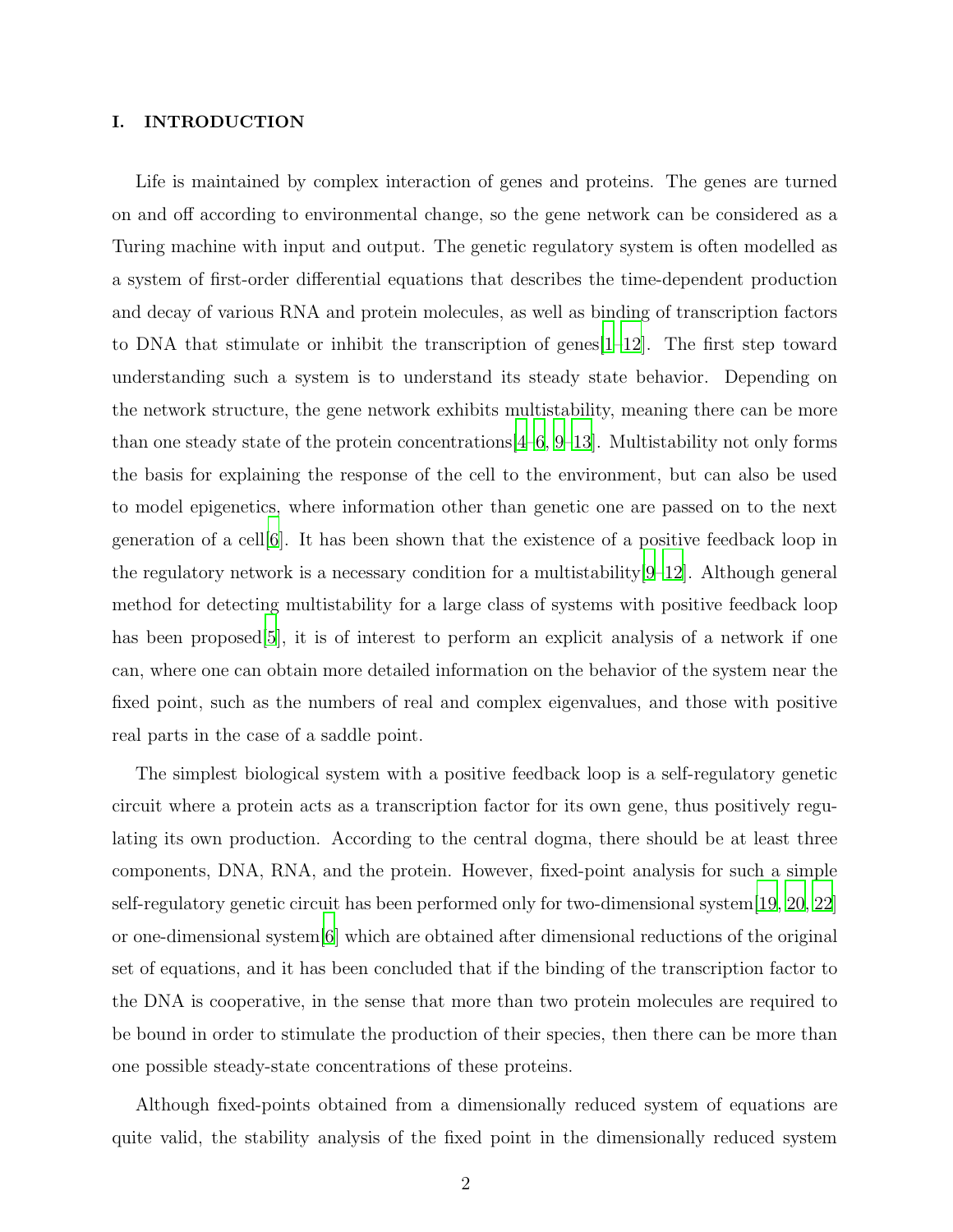of equations is not justified: they are obtained under the assumption that some of the components, usually taken to be the DNA, are equilibrated to their steady-state values. The assumption of the fast-equilibration itself has to be tested, by showing that the eliminated variables are stable with respect to their steady-state values so that such a limit can indeed be taken.

In this work, I consider the three-component auto-regulatory system consisting of DNA, RNA, and obtain analytic form for the eigenvalues of the Hessian at the fixed points, using the cubic root formula. Not only I show that this system can indeed exhibit bistability, but I can also explicitly investigate whether and how many of the eigenvalues have positive real values at the saddle point. I also find that the eigenvalues at the stable fixed point can have imaginary parts, leading to oscillatory convergence of the concentrations to the steady state, a novel feature that cannot be seen in the two-dimensional analysis.

#### II. THE CHEMICAL EQUATIONS

The simplest system with a positive feedback loop is a self-regulatory genetic circuit where a protein  $X$  binds to its gene to act as a transcription factor for its own species. Let us denote the inactive and active genes as D and  $D^*$ , respectively. Also assume that m molecules of proteins have to bind to the inactive gene in order to make it active and turn on the transcription. The active gene  $D^*$  produces the RNA molecule R, which in turn produces molecules of the protein  $X$  via translation mechanism. Both RNA and the protein degrade with time. This processes can be described by the following reactions:

<span id="page-2-0"></span>
$$
D + mX \stackrel{k_1}{\underset{k_2}{\rightleftharpoons}} D^*
$$
  

$$
D^* \stackrel{a}{\rightarrow} D^* + R, \quad R \stackrel{b}{\rightarrow} \varnothing
$$
  

$$
R \stackrel{c}{\rightarrow} X + R, \quad X \stackrel{d}{\rightarrow} \varnothing.
$$
 (1)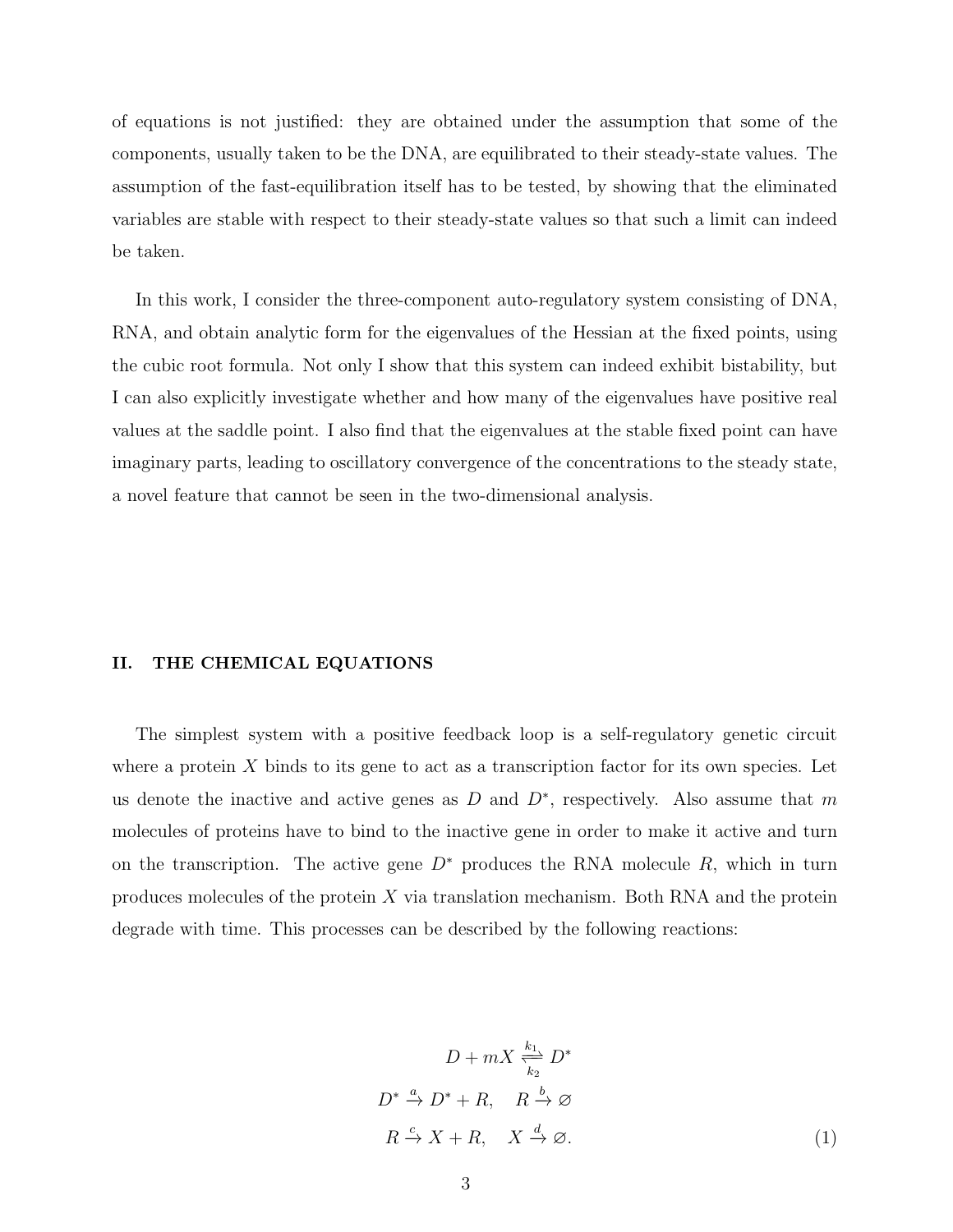The rate equation for this process is

<span id="page-3-0"></span>
$$
[\dot{X}] = -d[X] + c[R] + mk_2[D^*] - mk_1[D][X]^m
$$
  
\n
$$
= -d[X] + c[R] + m(k_1[X]^m + k_2)[D^*] - mk_1T[X]^m
$$
  
\n
$$
[\dot{R}] = -b[R] + a[D^*]
$$
  
\n
$$
[\dot{D}^*] = k_1[D][X]^m - k_2[D^*]
$$
  
\n
$$
= -(k_1[X]^m + k_2)[D^*] + k_1T[X]^m
$$
\n(2)

where the condition that the concentration of DNA is a constant,

$$
[D] + [D^*] = T \tag{3}
$$

was used to eliminate  $|D|$  from the first and the third equation. Here, the concentration  $|X|$  denotes the number density of the species X divided by some fixed reference number density. Rigorously, it is the expectation value of the concentration. The distinction is often neglected when the fluctuation is small, but it is clear that the stochastic effect for DNA cannot be neglected, since typical gene copy number encoding a given protein is of order one per cell. Assuming there is only one copy of the gene,  $[D]$  and  $[D^*]$ , the expected concentrations of active and inactive genes, are also equal to the probabilities that a gene is in the off or on state, respectively, divided by the volume and the reference number density. As shown in the appendix A, the condition for the validity of Eq.[\(2\)](#page-3-0) is

<span id="page-3-1"></span>
$$
\langle N_D N_X^m \rangle = \langle N_D \rangle \langle N_X \rangle^m \tag{4}
$$

where  $N_D$  and  $N_X$  denote the numbers of the protein X and the active genes, respectively, and the brackets denote the expectation values. This condition will hold true if the fluctuation of the gene and that of the proteins are independent. In particular, it will hold if the number of protein  $X$  is large enough so that the relative fluctuation of its number is negligible. However, although this condition may hold at a certain point of time, the fluctuations of  $N_X$  may grow in time and make the equation Eq.[\(2\)](#page-3-0) invalid for later times. The full stochastic master equation or Fokker-Planck equation will have to analyzed to find the time-scale that the Eq.[\(4\)](#page-3-1) is valid [\[13](#page-25-5)[–18\]](#page-25-8), perhaps by numerical method, which is out of scope of the current manuscript. Here, I will simply assume the validity of Eq.[\(4\)](#page-3-1) and analyze the consequence of the equation [\(2\)](#page-3-0).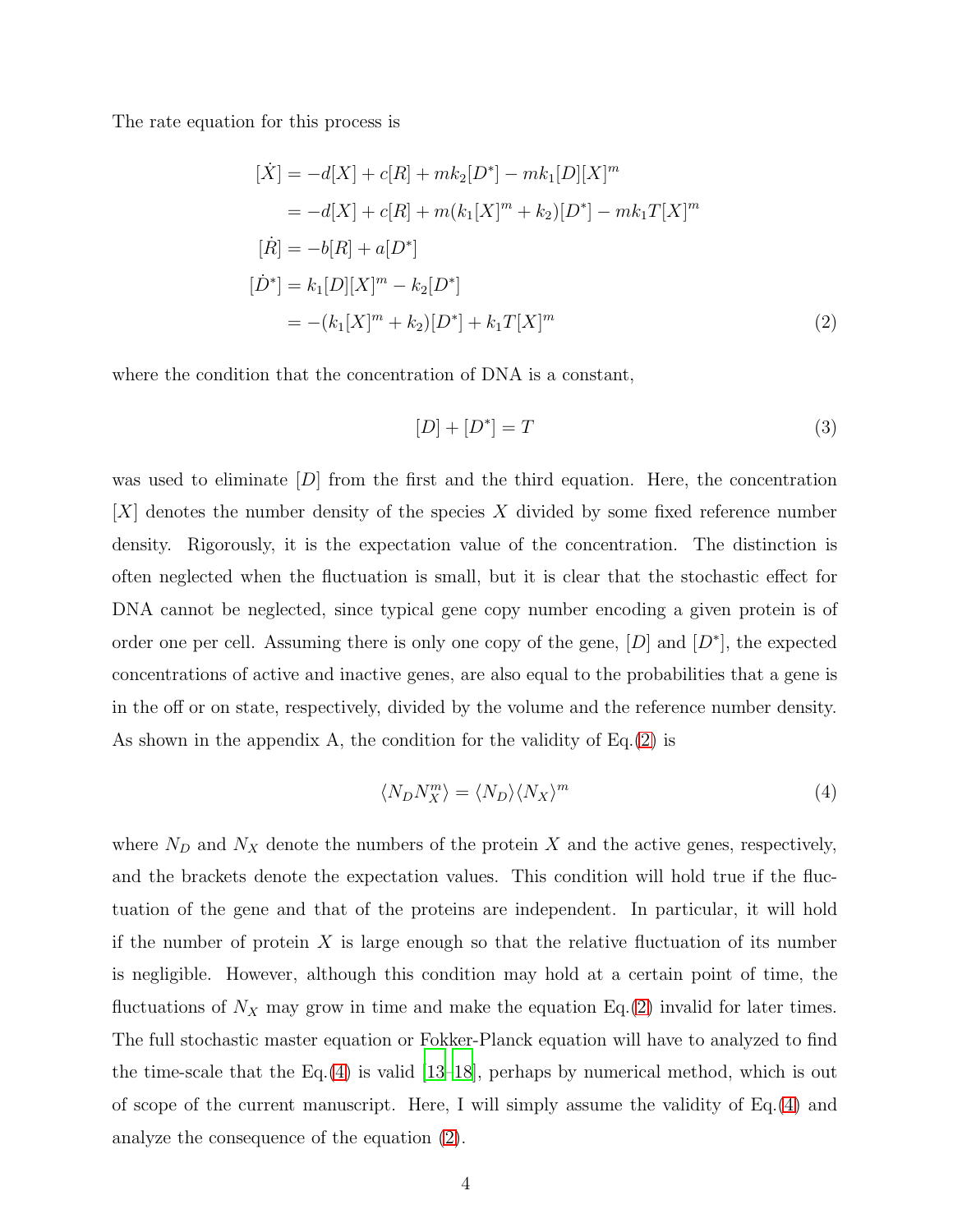$Eq.(2)$  $Eq.(2)$  can be simplified by rescaling the time

$$
t \to \tau t,\tag{5}
$$

and defining the rescaled variables,

$$
x = [X] / \epsilon, y = [R] / \mu, z = [D^*] / T
$$
\n(6)

and the parameters

$$
\alpha = b\tau, \beta = d\tau, \gamma = \tau k_2, \nu = m\gamma T/\epsilon \tag{7}
$$

where  $\mu$ ,  $\epsilon$ , and  $\tau$  are chosen to satisfy

$$
k_1 \epsilon^m / k_2 = c\mu \tau \epsilon^{-1} = T\tau a \mu^{-1} = 1,\tag{8}
$$

to get the rescaled set of equations

<span id="page-4-0"></span>
$$
\begin{aligned}\n\dot{x} &= -\beta x + y + \nu (z + zx^m - x^m) \\
\dot{y} &= -\alpha y + z \\
\dot{z} &= -\gamma (1 + x^m) z + \gamma x^m\n\end{aligned} \tag{9}
$$

which is the object of analysis in this work.

Note that the in the first equation of Eq.[\(9\)](#page-4-0), the first, second and the third terms describe the change of the protein number due to its degradation, production, and its binding and unbinding to the gene. Since only  $m$  molecules of the protein bind to the gene, in most cases of interest where the total number of proteins is much larger than  $m$ , the binding and unbinding process will have negligible contribution to the change of the total protein number. This can also be seen from the fact that  $\nu$  is proportional to T, the concentration of gene which is usually much smaller than  $[R]$  and  $[X]$ . Therefore  $\nu$  is expected to be negligible in most practical applications. However, for the sake of generality, I will keep  $\nu$ in the rest of the article. Also note that the  $\nu$  dependent term becomes non-negligible near origin when only a few molecules of proteins are present, but in this limit the stochastic fluctuation of  $[X]$  cannot be neglected and the deterministic equation [\(2\)](#page-3-0) will no more be valid anyway(See also the appendix A).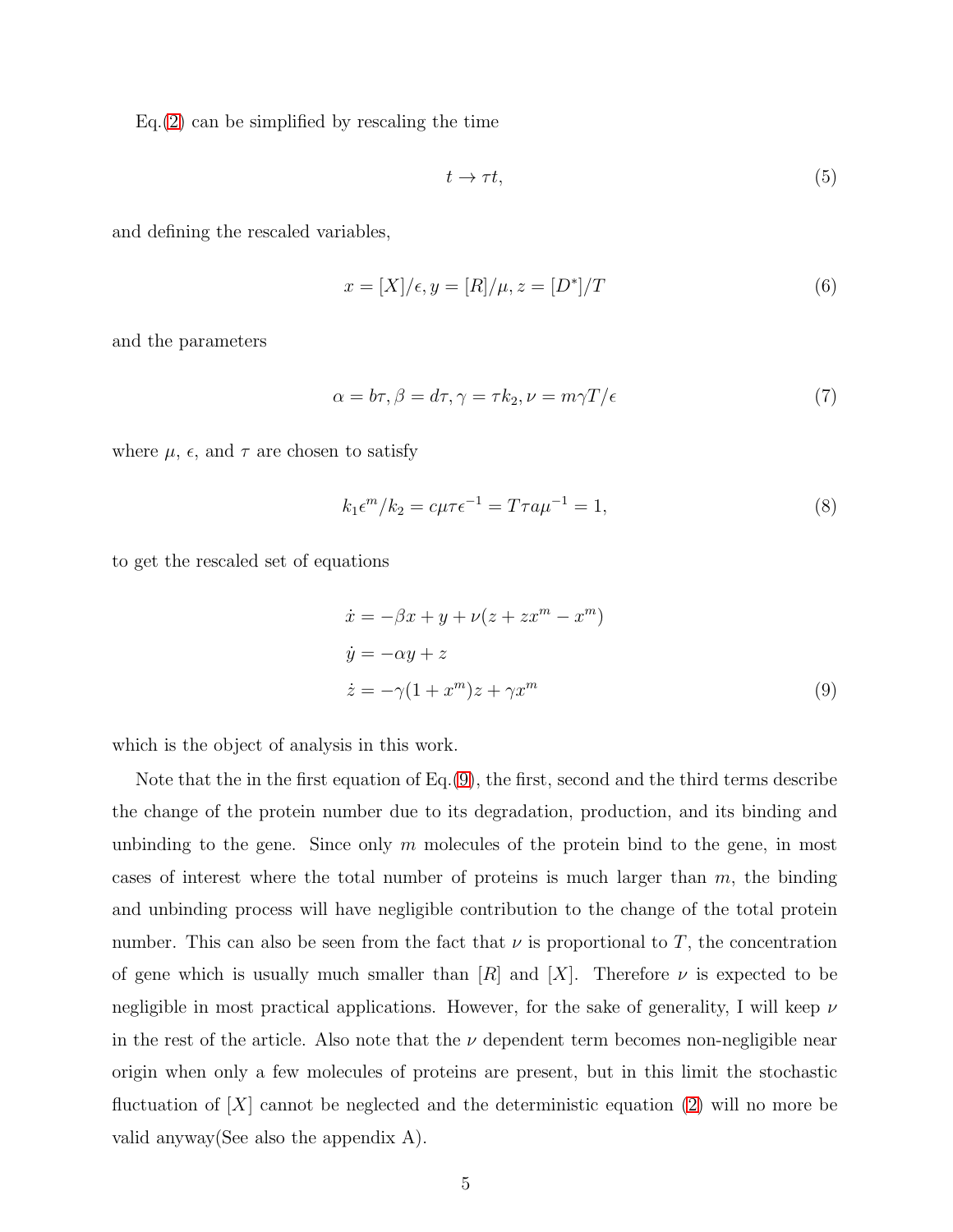## III. THE DIMENSIONAL REDUCTION AND THE TWO-DIMENSIONAL SYS-TEM

The fixed points of the system [\(9\)](#page-4-0) is obtained by solving  $\dot{x} = \dot{y} = \dot{z}$ . One first solves  $\dot{z}=0$  to obtain

<span id="page-5-4"></span>
$$
z = \frac{x^m}{1 + x^m}.\tag{10}
$$

Substituting into Eq.[\(9\)](#page-4-0), we get

<span id="page-5-0"></span>
$$
\begin{aligned}\n\dot{x} &= -\beta x + y\\ \n\dot{y} &= -\alpha y + \frac{x^m}{1 + x^m}\n\end{aligned} \tag{11}
$$

The two-variable system described by  $Eq.(11)$  $Eq.(11)$  is the one investigated in the literature in  $\text{detail}[19, 20, 22]^1$  $\text{detail}[19, 20, 22]^1$  $\text{detail}[19, 20, 22]^1$  $\text{detail}[19, 20, 22]^1$  $\text{detail}[19, 20, 22]^1$  $\text{detail}[19, 20, 22]^1$ . It is clear that although such a dimensional reduction is allowed for obtaining fixed points, one has to analyze the original system Eq.[\(9\)](#page-4-0) in order to correctly analyze the stability of the fixed points. Eq[\(11\)](#page-5-0) is based on the assumption that  $\dot{z} = 0$  is always satisfied. This corresponds to the case when DNA equilibrates on a time scale much faster than that of the RNA or the protein. However, it has to be checked that the fixed point is stable with respect to the perturbation orthogonal to the nullcline  $\dot{z} = 0$ , which is the main topic of interest in this work.

In order to get the fixed points, we first solve the equation for the nullcline  $\dot{y} = 0$ , to get

<span id="page-5-3"></span>
$$
y = \frac{x^m}{\alpha(1 + x^m)}
$$
\n(12)

and substitute into the nullcline equation for  $x, \dot{x} = 0$ , which after some manipulation becomes

<span id="page-5-2"></span>
$$
x\left(\alpha\beta x^{m} - x^{m-1} + \alpha\beta\right) = 0\tag{13}
$$

The values of x for the fixed points are obtained by solving Eq.[\(13\)](#page-5-2), and those of y and z by Eq.[\(12\)](#page-5-3) and Eq.[\(10\)](#page-5-4). Since  $x = 0$  a solution of [\(13\)](#page-5-2), it is always a fixed point. Depending

<span id="page-5-1"></span><sup>1</sup> Although a three-dimensional system has been considered in ref.[\[22](#page-26-1)], whose fixed points coincide with those of  $Eq(11)$  $Eq(11)$ , it corresponds to the case where the first equation in  $Eq(11)$  is replaced by two linear equations, a rather unnatural situation where protein  $x$  produces another protein that acts as a transcriptor for  $x$ . The resulting equation is totally different from  $Eq(9)$  $Eq(9)$  where only one species of protein is present and only the assumption of instantaneous equilibration of DNA is dropped.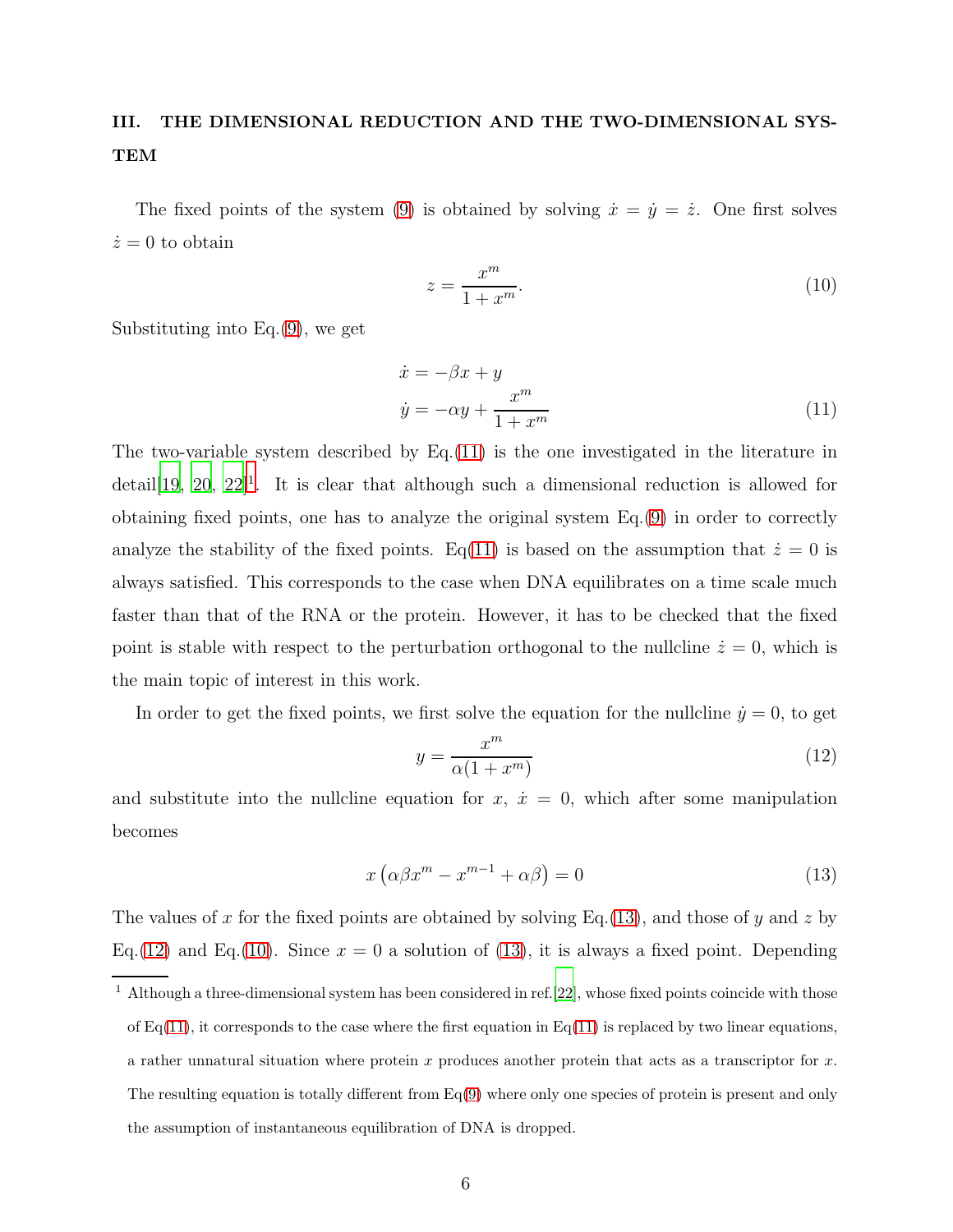on the values of  $\alpha$  and  $\beta$ , there can be a positive real fixed point  $\tilde{x}$  that makes the second factor of Eq. $(13)$  zero:

<span id="page-6-0"></span>
$$
\alpha \beta \tilde{x}^m - \tilde{x}^{m-1} + \alpha \beta = 0 \tag{14}
$$

The stability of the two-dimensional system is analyzed by linearizing the Eq.[\(11\)](#page-5-0) around a fixed point  $x_*$ :

<span id="page-6-1"></span>
$$
\begin{pmatrix}\n\delta \dot{x} \\
\delta \dot{y}\n\end{pmatrix} = \mathbf{A}_2 \begin{pmatrix}\n\delta x \\
\delta y\n\end{pmatrix} = \begin{pmatrix}\n-\beta & 1 \\
\frac{mx^{m-1}}{(1+x^m)^2} & -\alpha\n\end{pmatrix} \begin{pmatrix}\n\delta x \\
\delta y\n\end{pmatrix}
$$
\n(15)

The details of the procedure are reviewed in appendix B. Here I just summarize the results: i)  $m=1$ 

 $x = 0$  is a unique stable fixed point when  $\alpha\beta < 1$ . For  $\alpha\beta > 1$ ,  $x = 0$  becomes an unstable fixed point, and there is an additional nonzero stable fixed point which is a root of Eq.[\(14\)](#page-6-0).  $\alpha\beta = 1$  is the marginal case where these two fixed points merge.

## ii)  $m > 1$

 $x = 0$  is always a stable fixed point. There are additional nonzero fixed points  $x_{\pm}$  with  $x<sub>-</sub> < x<sub>+</sub>$  that correspond to the roots of Eq.[\(14\)](#page-6-0) for

<span id="page-6-3"></span>
$$
\left(\frac{m-1}{m\alpha\beta}\right)^m > m-1,\tag{16}
$$

where  $x_$  and  $x_+$  are a saddle point and a stable fixed point, respectively. Therefore,  $x = 0$  is the unique stable fixed point for  $\left(\frac{m-1}{m\alpha\beta}\right)^m < m-1$  whereas we get bistability for  $\left(\frac{m-1}{m\alpha\beta}\right)^m > m-1$ . Again,  $\left(\frac{m-1}{m\alpha\beta}\right)^m = m-1$  corresponds to the marginal case where  $x_+$  and x<sup>−</sup> merge into one.

In order to compare with those obtained from the three-dimensional analysis, we write the eigenvalues of the two-dimensional Hessian  $A_2$  in Eq.[\(15\)](#page-6-1):

<span id="page-6-2"></span>
$$
\lambda_{\pm} = \frac{1}{2} \left[ -\alpha - \beta \pm \sqrt{(\alpha - \beta)^2 + 4 \frac{mx_*^{m-1}}{(1 + x_*^m)^2}} \right] \tag{17}
$$

where  $x_*$  is the fixed point around which we linearized the equation. Note that since  $x_* \geq$ 0, the quantity inside the square root is non-negative, and therefore the eigenvalues are real. In case of stable fixed point where both of the eigenvalues are negative, this leads to asymptotically exponential convergence:

$$
x(t) \to x_* + u_{+x}e^{-\lambda_{+}t} + u_{-x}e^{-\lambda_{-}t}
$$
  

$$
y(t) \to y_* + u_{+y}e^{-\lambda_{+}t} + u_{-y}e^{-\lambda_{-}t}
$$
 (18)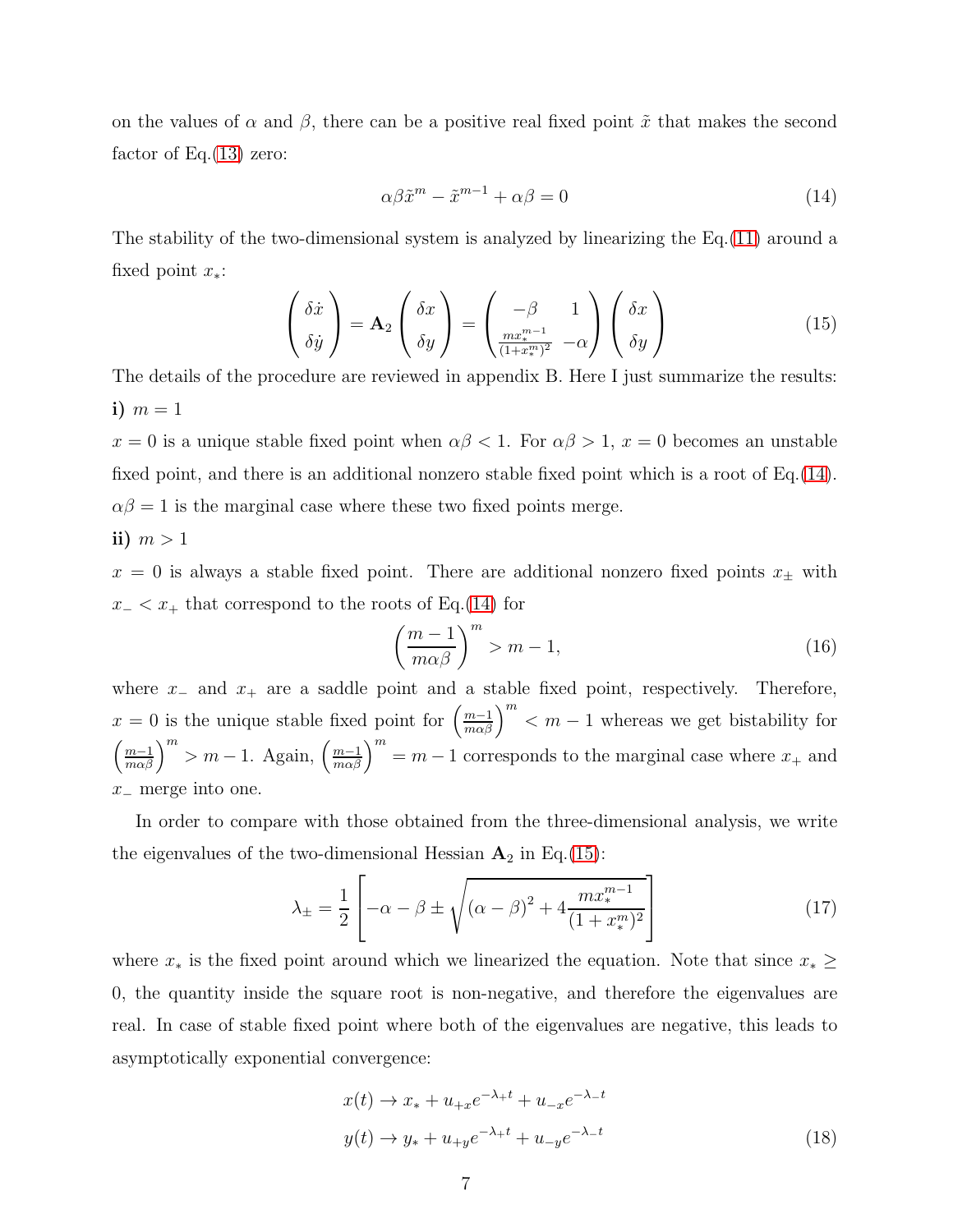as  $t \to \infty$ , where  $u_{\pm}$  are the eigenvectors corresponding to  $\lambda_{\pm}$ , with  $u_{\pm x}$  and  $u_{\pm y}$  denoting their x and y components. However, as will be shown later, the analysis of the full threedimensional system Eq.[\(9\)](#page-4-0) reveals that oscillatory convergence to a stable fixed point is also possible when the conversion between the active and inactive gene is slow enough.

#### IV. THE STABILITY ANALYSIS OF THE THREE-DIMENSIONAL SYSTEM

As noted earlier, the stability analysis of the two-dimensional system given by Eq.[\(11\)](#page-5-0) is rather incomplete. Considering a small deviation of  $x, y$ , and  $z$  around a fixed point  $(x_*, y_*, z_*)$  of Eq [\(9\)](#page-4-0), with  $x = x_* + \delta x, y = y_* + \delta y$ , and  $z = z_* + \delta z$ , we get a linearized equation

$$
\begin{pmatrix}\n\delta \dot{x} \\
\delta \dot{y} \\
\delta \dot{z}\n\end{pmatrix} = \mathbf{A}_3 \begin{pmatrix}\n\delta x \\
\delta y \\
\delta z\n\end{pmatrix} = \begin{pmatrix}\n-\beta - \nu m x_*^{m-1} (1 - z_*) & 1 & \nu (1 + x_*^m) \\
0 & -\alpha & 1 \\
\gamma m x_*^{m-1} (1 - z_*) & 0 & -\gamma (1 + x_*^m)\n\end{pmatrix} \begin{pmatrix}\n\delta x \\
\delta y \\
\delta z\n\end{pmatrix}
$$
\n(19)

Solving the characteristic equation for the matrix  $\mathbf{A}_3$ ,

<span id="page-7-0"></span>
$$
|\lambda - \mathbf{A}_3| = (\lambda + \alpha)(\lambda + \beta + \nu m x_*^{m-1} (1 - z_*)) (\lambda + \gamma (1 + x_*^m))
$$
  

$$
-\gamma m x_*^{m-1} (1 - z_*) - (1 + x_*^m)(\lambda + \alpha) \gamma \nu m x_*^{m-1} (1 - z_*)
$$
  

$$
= \lambda^3 + (\alpha + \bar{\beta} + \bar{\gamma}) \lambda^2 + (\alpha \bar{\beta} + \bar{\beta} \bar{\gamma} + \bar{\gamma} \alpha - \zeta \bar{\nu}) \lambda + (\alpha \bar{\beta} \bar{\gamma} - \zeta (1 + \alpha \bar{\nu})) = 0, (20)
$$

where

$$
\bar{\beta} \equiv \beta + mx_*^{m-1} (1 - z_*) \nu = \beta + \frac{\nu mx_*^{m-1}}{x_*^m + 1}
$$
  
\n
$$
\bar{\gamma} \equiv \gamma (1 + x_*^m)
$$
  
\n
$$
\zeta \equiv \gamma mx_*^{m-1} (1 - z_*) = \gamma \frac{mx_*^{m-1}}{1 + x_*^m}
$$
  
\n
$$
\bar{\nu} \equiv \nu (1 + x_*^m)
$$
\n(21)

The case of  $m > 1$  and  $x_* = y_* = z_* = 0$  is the easiest to analyze. In this case,  $\bar{\beta} = \beta, \bar{\gamma} = \gamma$ ,  $\bar{\nu} = \nu, \zeta = 0$ , and the solutions to the characteristic equation Eq.[\(20\)](#page-7-0) are easily shown to be

$$
\lambda = -\alpha, -\beta, -\gamma,\tag{22}
$$

all of which are negative. Therefore, for  $m > 1$ , the origin is always a stable fixed point, as was the case for the two-dimensional system. It remains to analyze the other cases.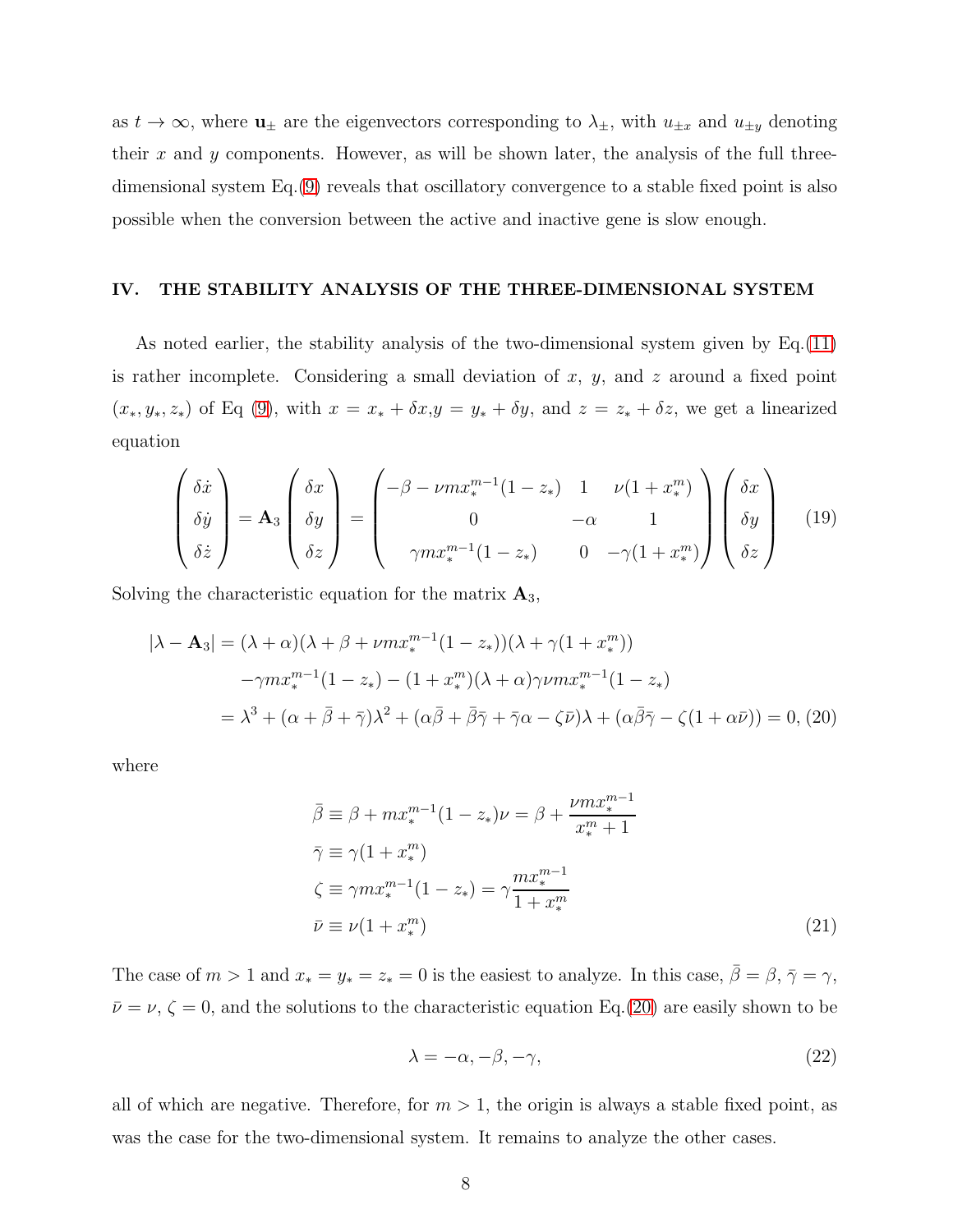In general, the three roots of a cubic equation

$$
\lambda^3 + p_2 \lambda^2 + p_1 \lambda + p_0 = 0 \tag{23}
$$

are given by[\[21](#page-26-2)]

<span id="page-8-0"></span>
$$
\lambda_0 = -\frac{p_2}{3} + \frac{1}{3} \sqrt[3]{\frac{R + \sqrt{R^2 - 4Q^3}}{2}} + \frac{1}{3} \sqrt[3]{\frac{R - \sqrt{R^2 - 4Q^3}}{2}}
$$
\n
$$
\lambda_{\pm} = -\frac{p_2}{3} + \frac{e^{\mp 2\pi i/3}}{3} \sqrt[3]{\frac{R + \sqrt{R^2 - 4Q^3}}{2}} + \frac{e^{\pm 2\pi i/3}}{3} \sqrt[3]{\frac{R - \sqrt{R^2 - 4Q^3}}{2}} \tag{24}
$$

where

$$
Q \equiv p_2^2 - 3p_1
$$
  
\n
$$
R = -2p_2^3 + 9p_1p_2 - 27p_0.
$$
\n(25)

When the coefficients  $p_0, p_1$ , and  $p_2$  are all real, we either get three real roots, or one real root and a conjugate pair of complex roots, depending on the sign of

$$
R^2 - 4Q^3 = -27\Delta\tag{26}
$$

where

$$
\Delta \equiv 18p_0p_1p_2 - 4p_2^3p_0 + p_2^2p_1^2 - 4p_1^3 - 27p_0^2. \tag{27}
$$

When  $\Delta > 0$ ,  $\sqrt{-27\Delta} = \sqrt{R^2 - 4Q^3}$  is imaginary, and consequently the second and the third terms of each line of Eq.[\(24\)](#page-8-0) form conjugate pair, so all three roots are real. On the other hand, if  $\Delta \leq 0$ ,  $\lambda_0$  is real, but the second and the third terms of  $\lambda_{\pm}$  are linear combinations of distinct real quantities with complex coefficients  $e^{\pm 2\pi i/3}$ , so  $\lambda_{\pm}$  form a conjugate pair of complex roots.

For the characteristic equation  $Eq.(20)$  $Eq.(20)$  we get

<span id="page-8-1"></span>
$$
R = -2(\alpha + \bar{\beta} + \bar{\gamma})^3 + 9(\alpha + \bar{\beta} + \bar{\gamma})(\alpha\bar{\beta} + \bar{\beta}\bar{\gamma} + \bar{\gamma}\alpha - \zeta\bar{\nu})
$$
  
\n
$$
-27(\alpha\bar{\beta}\bar{\gamma} - \zeta(1 + \alpha\bar{\nu}))
$$
  
\n
$$
= (\alpha + \bar{\beta} - 2\bar{\gamma})(\bar{\beta} + \bar{\gamma} - 2\alpha)(\bar{\gamma} + \alpha - 2\bar{\beta}) + 27\zeta - 9(\bar{\beta} + \bar{\gamma} - 2\alpha)\zeta\bar{\nu}
$$
 (28)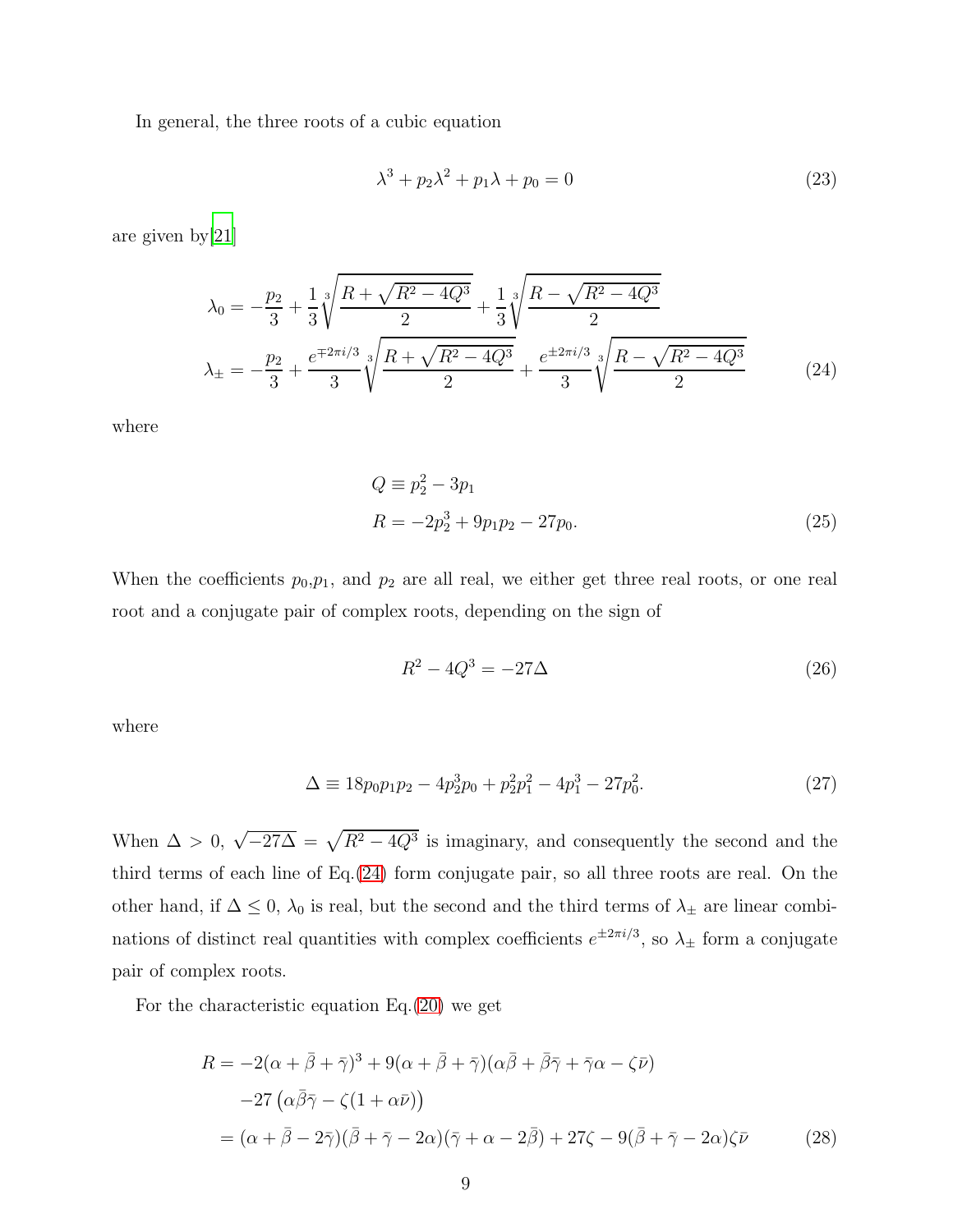and

<span id="page-9-0"></span>
$$
\Delta = -\frac{R^2 - 4Q^3}{27} = 18(\alpha + \bar{\beta} + \bar{\gamma})(\alpha\bar{\beta} + \bar{\beta}\bar{\gamma} + \bar{\gamma}\alpha - \bar{\nu}\zeta)(\alpha\bar{\beta}\bar{\gamma} - \zeta(1 + \alpha\bar{\nu}))
$$
  
\n
$$
-4(\alpha + \bar{\beta} + \bar{\gamma})^3(\alpha\bar{\beta}\bar{\gamma} - \zeta(1 + \alpha\bar{\nu}))
$$
  
\n
$$
+(\alpha + \bar{\beta} + \bar{\gamma})^2(\alpha\bar{\beta} + \bar{\beta}\bar{\gamma} + \bar{\gamma}\alpha - \bar{\nu}\zeta)^2
$$
  
\n
$$
-4(\alpha\bar{\beta} + \bar{\beta}\bar{\gamma} + \bar{\gamma}\alpha - \bar{\nu}\zeta)^3
$$
  
\n
$$
-27(\alpha\bar{\beta}\bar{\gamma} - (1 + \alpha\bar{\nu})\zeta)^2
$$
  
\n
$$
= (\alpha - \bar{\beta})^2(\bar{\beta} - \bar{\gamma})^2(\bar{\gamma} - \alpha)^2 - 2(\alpha + \bar{\beta} - 2\bar{\gamma})(\bar{\beta} + \bar{\gamma} - 2\alpha)(\bar{\gamma} + \alpha - 2\bar{\beta})\zeta
$$
  
\n
$$
-27\zeta^2 + 18(\bar{\beta} + \bar{\gamma} - 2\alpha)\zeta^2\bar{\nu}
$$
  
\n
$$
+2(\alpha - \bar{\beta})(\alpha - \bar{\gamma})(2\alpha^2 - \bar{\beta}^2 - \bar{\gamma}^2 - 2\alpha\bar{\beta} + 4\bar{\beta}\bar{\gamma} - 2\bar{\gamma}\alpha)\zeta\bar{\nu}
$$
  
\n
$$
+(-8\alpha^2 + \bar{\beta}^2 + \bar{\gamma}^2 + 8\alpha\bar{\beta} + 8\bar{\gamma}\alpha - 10\bar{\beta}\bar{\gamma})\zeta^2\bar{\nu}^2 + 4\zeta^3\bar{\nu}^3
$$
 (29)

which will be used for further analysis below.

## A. Limit of instantaneous equilibration of the gene

The limit of instantaneous equilibration of the gene is obtained by taking the limit of  $\gamma\rightarrow\infty.$  The leading order expansions of  $R$  and  $\Delta$  are

$$
R = -2\bar{\gamma}^3 + 3(\alpha + \bar{\beta})\bar{\gamma}^2 - 9\zeta\bar{\nu}\bar{\gamma} + O(\gamma)
$$
  
=  $-2\gamma^3(1 + x_*^m)^3 + \gamma^2(3(1 + x_*^m)^2(\alpha + \beta) - 6m\nu(1 + x_*^m)x_*^{m-1}) + O(\gamma)$   

$$
\Delta = (\alpha - \bar{\beta})^2\bar{\gamma}^4 + 4\zeta\bar{\gamma}^3 + 2(\alpha - \bar{\beta})\bar{\gamma}^3\zeta\bar{\nu} + \bar{\nu}^2\zeta^2\bar{\gamma}^2 + O(\gamma^3)
$$
  

$$
= \gamma^4(1 + x_*^m)^2((1 + x_*^m)^2(\alpha - \beta)^2 + 4mx_*^{m-1}) + O(\gamma^3).
$$
 (30)

We see that since the coefficient of  $\gamma^4$  in the expansion for  $\Delta$  is positive,  $\Delta > 0$  and consequently all the eigenvalues are real when  $\gamma$  is large enough. In this case, we also have

$$
\frac{1}{2}(R \pm \sqrt{R^2 - 4Q^3}) = \frac{1}{2}(R \pm \sqrt{-27\Delta})
$$
\n
$$
= -\gamma^3 (1 + x_*^m)^3 + \gamma^2 \left(\frac{3}{2}(1 + x_*^m)^2(\alpha + \beta) - 3m\nu x_*^{m-1}\right)
$$
\n
$$
\pm i \frac{3\sqrt{3}}{2}\gamma^2 (1 + x_*^m)\sqrt{(\alpha - \beta)^2 (1 + x_*^m)^2 + 4m x_*^{m-1}} + O(\gamma)
$$
\n(31)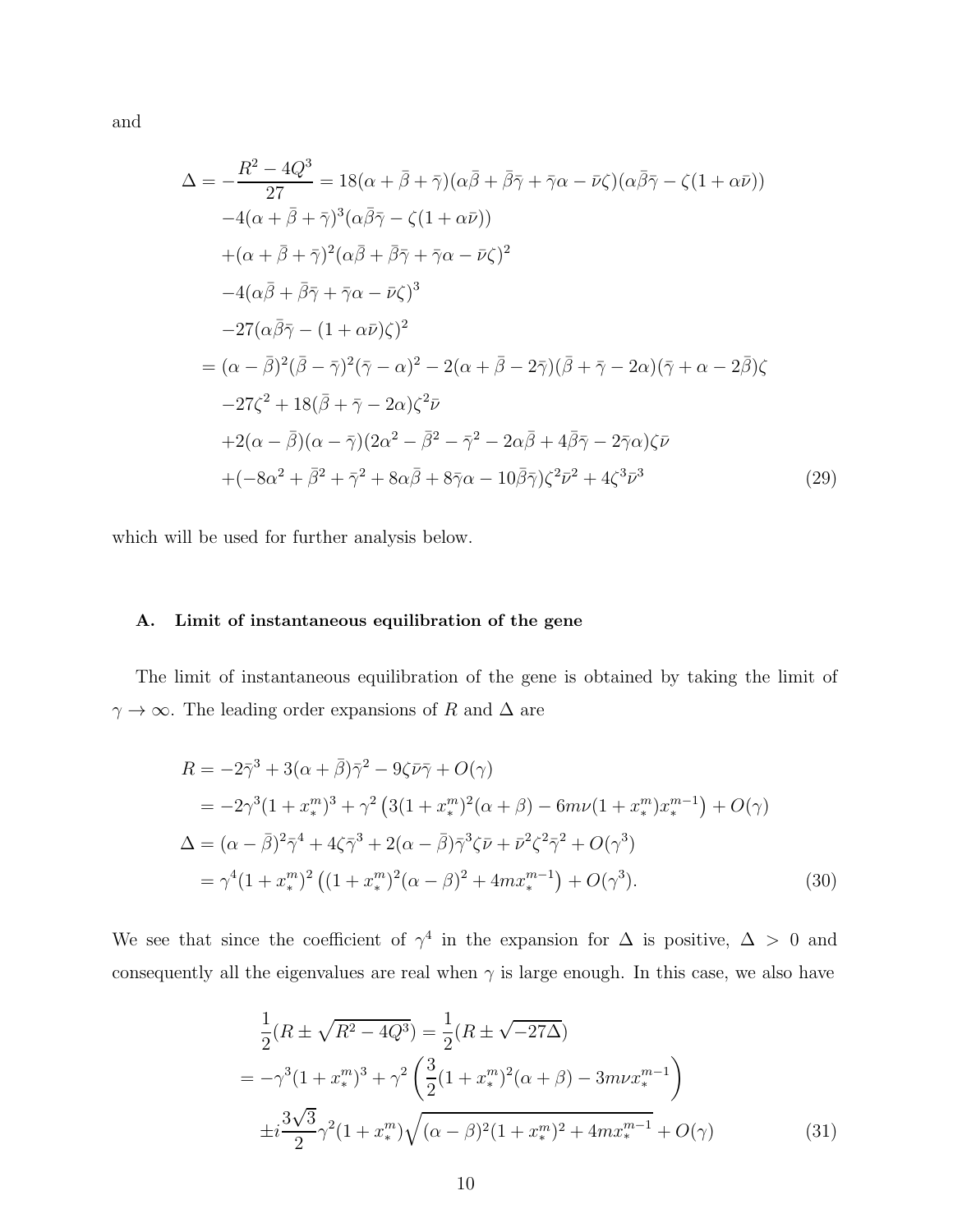and consequently

$$
\left(\frac{1}{2}(R \pm \sqrt{-27\Delta})\right)^{1/3} = -\gamma (1 + x_*^m) \left[1 + \frac{1}{\gamma} \left(-\frac{3}{2} \frac{\alpha + \beta}{1 + x_*^m} + 3 \frac{m\nu x_*^{m-1}}{(1 + x_*^m)^3}\right)\right]
$$

$$
\mp i \frac{3\sqrt{3}}{2(1 + x_*^m)^2} \sqrt{(\alpha - \beta)^2 (1 + x_*^m)^2 + 4x_*^{m-1}} + O(\gamma^{-2})\right]^{1/3}
$$

$$
= -\gamma (1 + x_*^m) \left[1 + \frac{1}{\gamma} \left(-\frac{1}{2} \frac{\alpha + \beta}{1 + x_*^m} + \frac{m\nu x_*^{m-1}}{(1 + x_*^m)^3}\right)\right]
$$

$$
\mp i \frac{\sqrt{3}}{2(1 + x_*^m)^2} \sqrt{(\alpha - \beta)^2 (1 + x_*^m)^2 + 4x_*^{m-1}} + O(\gamma^{-2})\right]
$$

$$
= -\gamma (1 + x_*^m) + \frac{1}{2} (\alpha + \beta) - \frac{m\nu x_*^{m-1}}{(1 + x_*^m)^2}
$$

$$
\pm i \frac{\sqrt{3}}{2} \sqrt{(\alpha - \beta)^2 + \frac{4x_*^{m-1}}{(1 + x_*^m)^2}} + O(\gamma^{-1}). \tag{32}
$$

Therefore, from  $Eq.(24)$  $Eq.(24)$  we have

$$
\lambda_0 = -\frac{\alpha + \bar{\beta} + \bar{\gamma}}{3} + \frac{2}{3} \operatorname{Re} \left( \left( \frac{1}{2} (R + \sqrt{-27\Delta}) \right)^{1/3} \right) = -\gamma (1 + x_*^m) + O(1) \tag{33}
$$

which is real and negative, and goes to  $-\infty$  as  $\gamma \to \infty$ . This shows that the trajectory of the system zaps onto the nullcline  $\dot{z} = 0$  as  $\gamma \to \infty$ , justifying the two-dimensional system  $Eq.(11)$  $Eq.(11)$  in such a limit. We also have

$$
\operatorname{Re}\left[e^{2\pi i/3}\left(\frac{R\pm\sqrt{-27\Delta}}{2}\right)^{1/3}\right]
$$
\n
$$
= \operatorname{Re}\left[\left(\frac{-1+i\sqrt{3}}{2}\right)\left(-\gamma(1+x_{*}^{m}) + \frac{1}{2}(\alpha+\beta) - \frac{m\nu x_{*}^{m-1}}{(1+x_{*}^{m})^{2}}\right)\right]
$$
\n
$$
\pm i\frac{\sqrt{3}}{2}\sqrt{(\alpha-\beta)^{2} + \frac{4x_{*}^{m-1}}{(1+x_{*}^{m})^{2}} + O(\gamma^{-1})}\right]
$$
\n
$$
= \frac{\gamma(1+x_{*}^{m})}{2} - \frac{\alpha+\beta}{4} + \frac{m\nu x_{*}^{m-1}}{2(1+x_{*}^{m})}
$$
\n
$$
\mp\frac{3}{4}\sqrt{(\alpha-\beta)^{2} + 4\frac{x_{*}^{m-1}}{(1+x_{*}^{m})^{2}} + O(\gamma^{-1})},
$$
\n(34)

leading to

$$
\lambda_{\pm} = -\frac{\alpha + \bar{\beta} + \bar{\gamma}}{3} + \frac{2}{3} \operatorname{Re} \left[ \left( \frac{-1 + i\sqrt{3}}{2} \right) \left( \frac{1}{2} (R \mp \sqrt{-27\Delta}) \right)^{1/3} \right]
$$

$$
= \frac{1}{2} \left[ -\alpha - \beta \pm \sqrt{(\alpha - \beta)^2 + \frac{4mx_*^{m-1}}{(1 + x_*^m)^2}} \right] + O(\gamma^{-1}) \tag{35}
$$

which agree with Eq.[\(17\)](#page-6-2).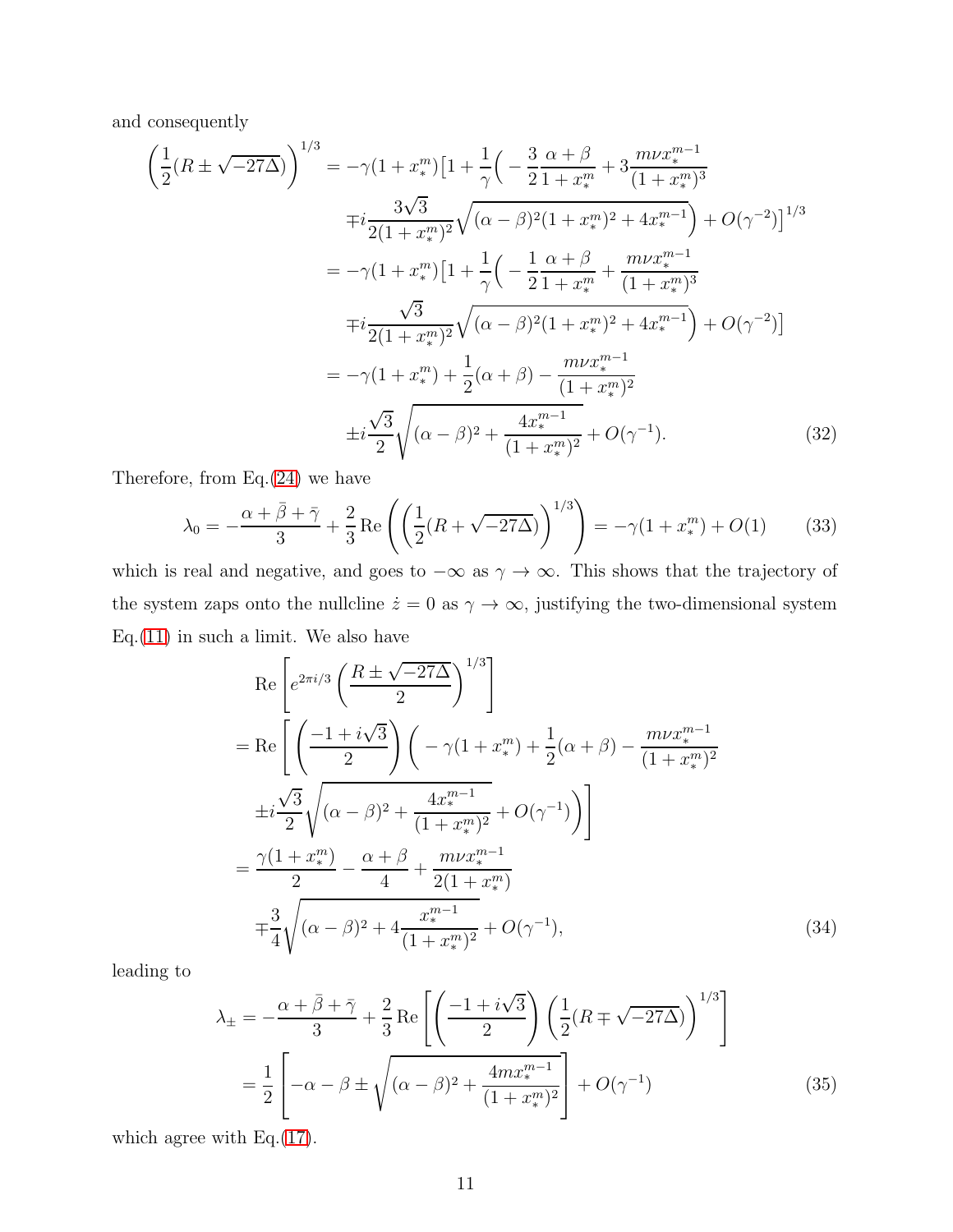#### B. General stability analysis of the fixed points

A fixed point is stable if the real parts of three eigenvalues are all negative, whereas it is a saddle point if some of the them have positive real parts. By utilizing the root formula for a cubic equation, one can not only determine the stability of the fixed points, but also obtain more detailed information such as the imaginary parts and the signs of the eigenvalues.

Denoting the three eigenvalues as  $\lambda_i$  ( $i = 1, 2, 3$ ), we note that

<span id="page-11-0"></span>
$$
\sum_{i} \lambda_{i} = -\alpha - \beta - \gamma (1 + x_{*}^{m}) - \nu \frac{mx_{*}^{m-1}}{1 + x_{*}^{m}} < 0
$$
  

$$
\sum_{i < j} \lambda_{i} \lambda_{j} = \alpha \beta + \beta \gamma (1 + x_{*}^{m}) + \gamma (1 + x_{*}^{m}) \alpha + \alpha \frac{\nu mx_{*}^{m-1}}{1 + x_{*}^{m}} > 0
$$
  

$$
\prod_{i} \lambda_{i} = \gamma \left( \frac{mx_{*}^{m-1}}{1 + x_{*}^{m}} - \alpha \beta (1 + x_{*}^{m}) \right).
$$
 (36)

The first line implies that at least one eigenvalue has a negative real part, which is also a necessary condition for a fixed point being stable. When  $\prod_i \lambda_i > 0$ , the realities and signs of the eigenvalues are either  $(-,-,+)$  or  $(C, C^*,+)$ , where  $+$  and  $-$  denote positive and negative real roots respectively, and  $C, C*$  denote a conjugate pair of complex roots. Also, since at least one eigenvalue must have negative real part due to the first equation of Eqs.[\(36\)](#page-11-0), the real parts of the complex conjugate roots are negative.

On the other hand, if  $\prod_i \lambda_i < 0$ , the realities and signs are either  $(-, -, -)$  or  $(-, C, C^*)$ . Note that  $(-, +, +)$  is excluded due to the second line of Eq [\(36\)](#page-11-0). If  $\lambda_3 < 0$  and  $\lambda_1, \lambda_2 > 0$ , we have

<span id="page-11-1"></span>
$$
\lambda_1 \lambda_2 > |\lambda_3|(\lambda_1 + \lambda_2) > (\lambda_1 + \lambda_2)^2 \tag{37}
$$

where the last inequality follows from the first line of Eq.  $(36)$ , which is

$$
|\lambda_3| > \lambda_1 + \lambda_2. \tag{38}
$$

Since

$$
(\lambda_1 - \lambda_2)^2 = (\lambda_1 + \lambda_2)^2 - 4\lambda_1 \lambda_2 \ge 0,
$$
\n(39)

we get from Eq.[\(37\)](#page-11-1)

$$
\lambda_1 \lambda_2 > 4\lambda_1 \lambda_2 \tag{40}
$$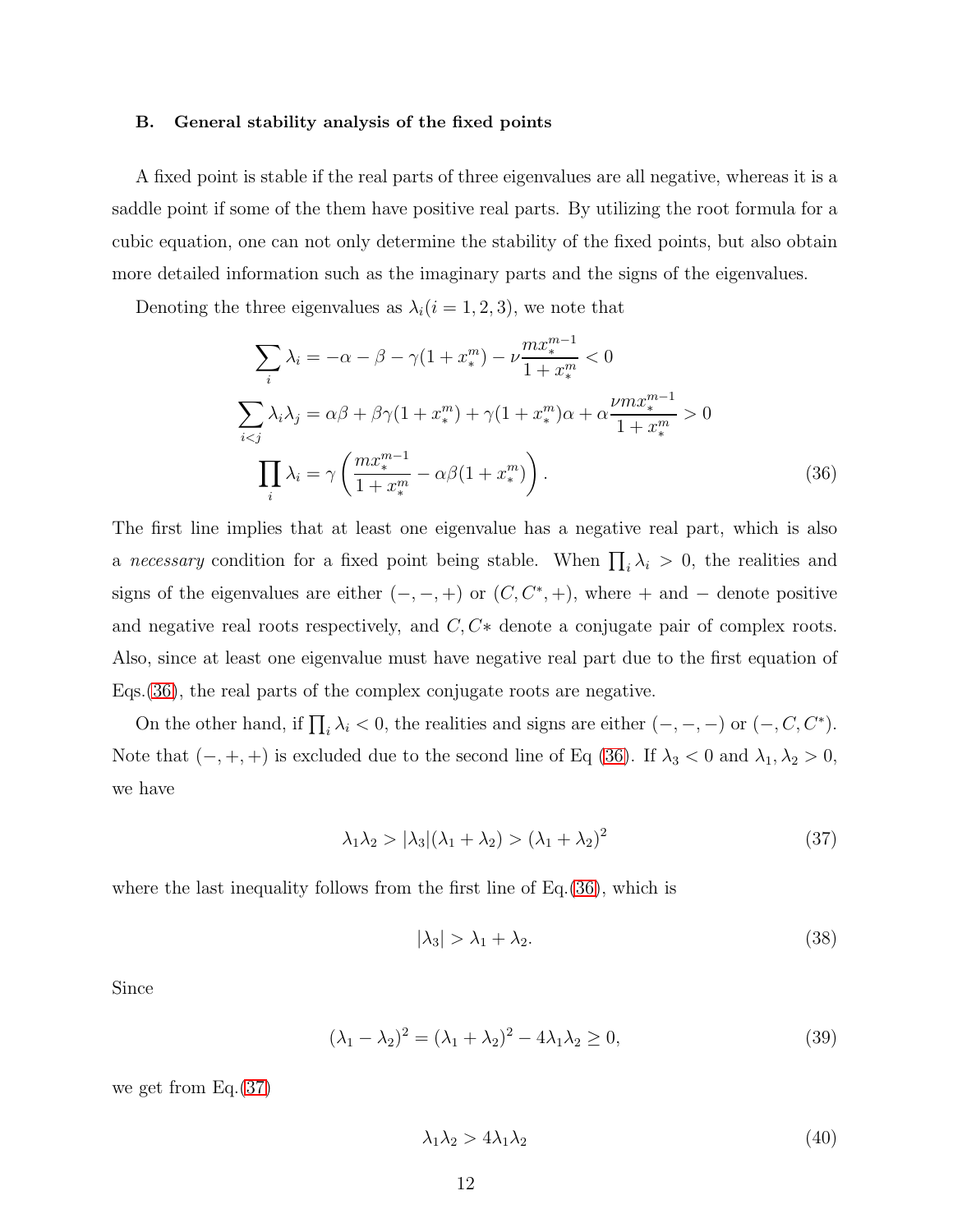which is an obvious contradiction. Therefore, the signs of the eigenvalues cannot be  $(-, +, +)$ . The signs of the real parts of the complex roots remain to be determined. Note that two of the roots are complex if and only if  $-27\Delta = R^2 - 4Q^3 > 0$ . Also note that

$$
Q = \alpha^2 + \overline{\beta}^2 + \overline{\gamma}^2 - \alpha \overline{\beta} - \overline{\beta} \overline{\gamma} - \overline{\gamma} \alpha + 3\overline{\nu}\zeta
$$
  
= 
$$
\frac{1}{2} \left[ (\alpha - \overline{\beta})^2 + (\overline{\beta} - \overline{\gamma})^2 + (\overline{\gamma} - \alpha)^2 \right] + 3\overline{\nu}\zeta > 0,
$$
 (41)

and consequently  $\sqrt{R^2 - 4Q^3} < R$ , so that the sign of  $\left[\frac{R \pm \sqrt{R^2 - 4Q^3}}{2}\right]$  $\left[\frac{R^2-4Q^3}{2}\right]^{1/3}$  is the same as that of R. From Eqs. $(28)$  and  $(29)$ , we see that

$$
\Delta = -2\zeta R + 27\zeta^2 + \left(4\zeta \bar{\nu} + (\bar{\beta} - \bar{\gamma})^2\right) \left(\zeta \bar{\nu} - (\alpha - \bar{\beta})(\alpha - \bar{\gamma})\right)^2. \tag{42}
$$

Since the coefficient of R is negative and the remaining term is positive, we see that if  $\Delta < 0$ so that there are complex roots, then  $R > 0$ . Since the real part of the complex roots are

$$
\frac{1}{3} \left[ -(\alpha + \bar{\beta} + \bar{\gamma}) - \frac{1}{2} \left( \frac{R + \sqrt{R^2 - 4Q^3}}{2} \right)^{1/3} - \frac{1}{2} \left( \frac{R - \sqrt{R^2 - 4Q^3}}{2} \right)^{1/3} \right] \tag{43}
$$

which are sum of three negative numbers, the real parts of the complex roots are negative.

In summary, we get a saddle point for  $\prod_i \lambda_i > 0$  where the three roots of the Hessian are of the form  $(-p, -q, r)$  or  $(-p + iq, -p - iq, r)$   $(p, q, r > 0)$ . On the other hand we get a stable fixed point for  $\prod_i \lambda_i < 0$  where the roots are of the form  $(-p, -q, -r)$  or  $(-p+iq, -p-iq, -r)$   $(p, q, r > 0)$ .  $\prod_i \lambda_i = 0$  corresponds to the marginal case where the roots are of the form  $(-p, -q, 0)$  or  $(-p + iq, -p - iq, 0)$   $(p, q > 0)$ .

Now we analyze the stability of each fixed point by determining the sign of  $\prod_i \lambda_i$ . For  $m = 1$  and  $x_* = 0$ , we have

$$
\prod_{i} \lambda_i = \gamma (1 - \alpha \beta) \tag{44}
$$

Therefore, when  $\alpha\beta > 1$  so that the origin is the unique fixed point,  $\prod_i \lambda_i < 0$ , so it is a stable fixed point, whereas when  $\alpha\beta$  < 1 so that there is an additional nonzero fixed point,  $\prod_i \lambda_i > 0$  and the origin becomes a saddle point.

For additional nonzero fixed points, we have

$$
\prod_{i} \lambda_{i} = \gamma \left( \frac{mx_{*}^{m-1}}{1+x_{*}^{m}} - \alpha \beta (1+x_{*}^{m}) \right)
$$
\n
$$
= \gamma \left( \frac{mx_{*}^{m-1}}{1+x_{*}^{m}} - x_{*}^{m-1} \right)
$$
\n
$$
= \frac{\gamma x_{*}^{m-1}}{1+x_{*}^{m}} (m-1-x_{*}^{m}) \tag{45}
$$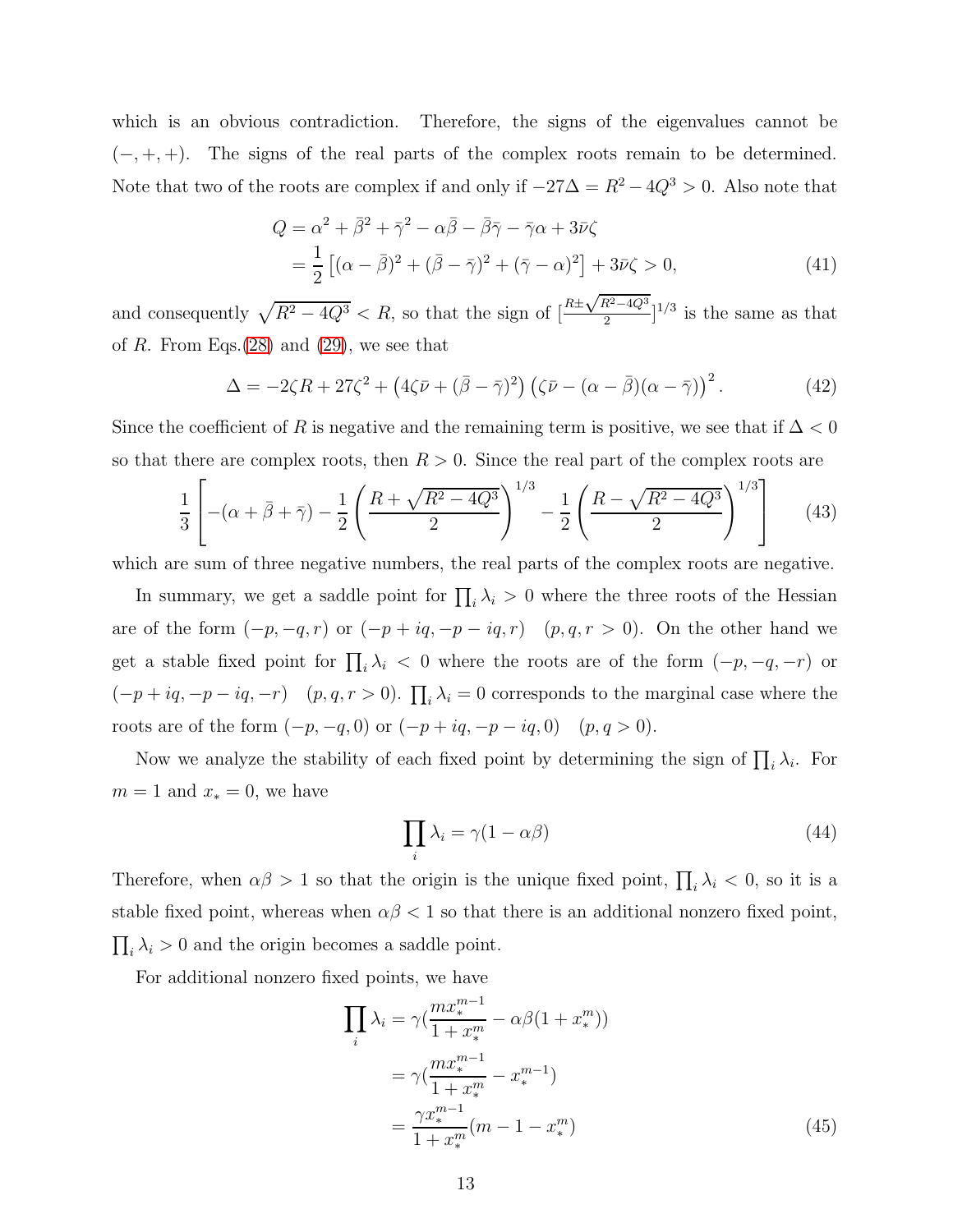where Eq.[\(14\)](#page-6-0) was used when going from the first to the second line. For  $m = 1$ , it is negative, so the additional nonzero fixed point is stable whenever it exists. For  $m > 1$ , it remains to determine the sign of

$$
m-1-x_*^m.\tag{46}
$$

Note that the function

$$
g(x) \equiv m - 1 - x^m \tag{47}
$$

vanishes at

$$
x = x_0 \equiv (m-1)^{1/m}.
$$
 (48)

Substituting  $x_0$  into

$$
f(x) \equiv x^m - \frac{x^{m-1}}{\alpha \beta} + 1,\tag{49}
$$

we get

$$
f(x_0) = m - \frac{1}{\alpha \beta} (m - 1)^{(m - 1)/m}.
$$
 (50)

Whenever the nonzero fixed points exist, the condition for which is Eq.[\(16\)](#page-6-3),  $f(x_0) < 0$ . Since  $f(0) > 0$  and  $\lim_{x \to \infty} f(x) > 0$ , we see that  $x_- < x_0 < x_+$ . Since  $g(x)$  is a monotonically decreasing function of x, we see that  $g(x<sub>-</sub>) > 0$  and  $g(x<sub>+</sub>) < 0$ . Therefore, x<sub>-</sub> is a saddle point and  $x_+$  is a stable fixed point.

Thus, we rigorously identified the stability of the fixed points in the three-dimensional system of equations Eq.[\(9\)](#page-4-0). For  $m = 1$ , when the degradation rates are large compared to production rates,  $\alpha\beta > 1$ , then  $x_* = y_* = z_* = 0$  is the unique stable fixed point. When  $\alpha\beta$  < 1, the origin becomes an unstable fixed point, and the unique stable fixed point appears at nonzero values of the concentrations, at  $(x_*, y_*, z_*) = (1/\alpha\beta - 1, 1/\alpha - \beta, 1 - \alpha\beta)$ . Since there is a unique stable fixed point regardless of the parameters, we have no bistability for  $m = 1$ . On the other hand, for  $m > 1$ ,  $x_* = y_* = z_* = 0$  is a stable fixed point regardless of the parameter values. For  $((m-1)/m\alpha\beta)^m < m-1$ , this is the unique stable fixed point. For  $((m-1)/m\alpha\beta)^m > m-1$  we get an additional stable fixed point  $x_+$  and a saddle point  $x_$  which are the roots to the equation [\(14\)](#page-6-0), leading to bistability.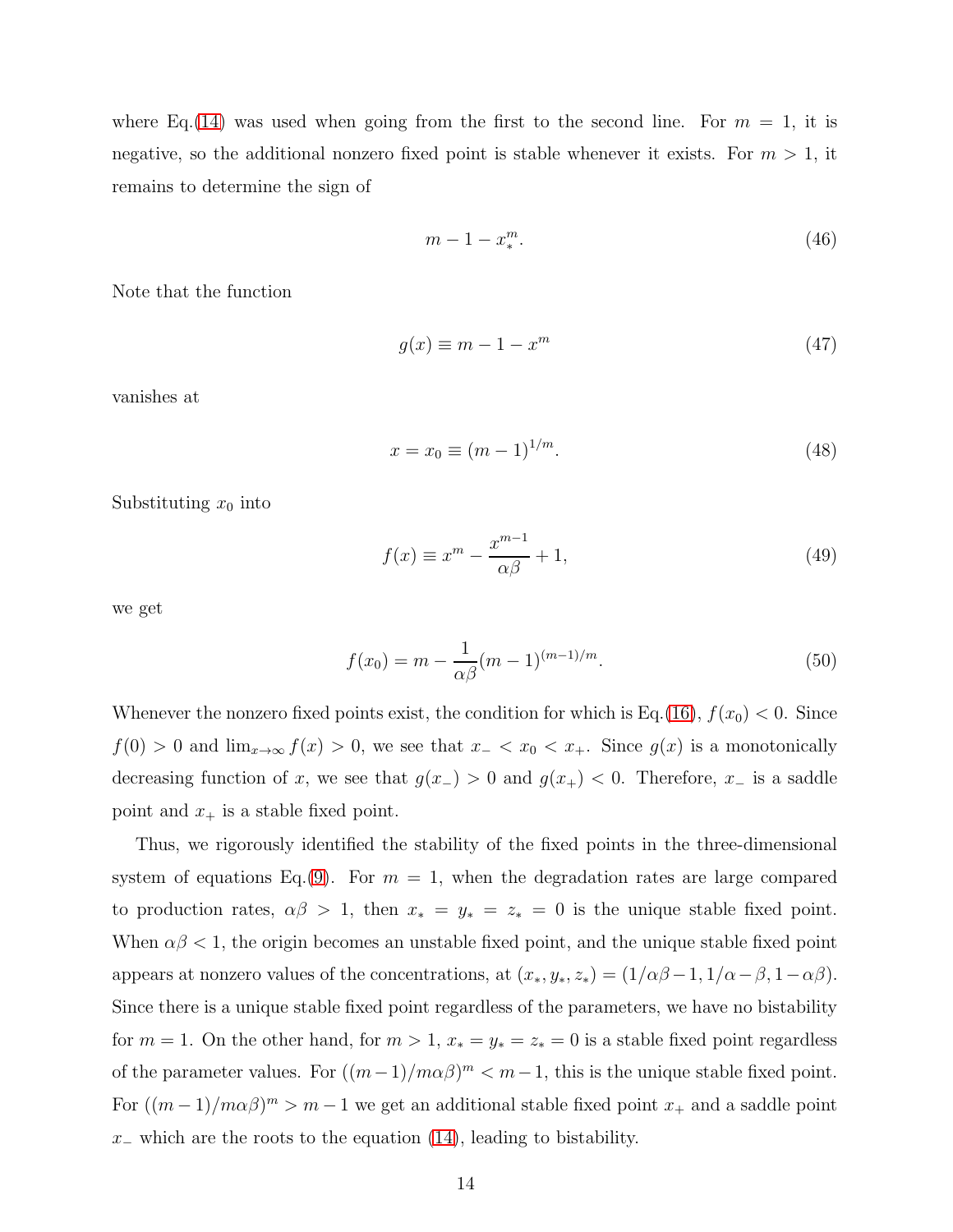#### C. Complex eigenvalues and the oscillatory behavior

It is to be noted that, in contrast to the two-dimensional system, the eigenvalues of the full three dimensional systems are allowed to have complex values, in the region of the parameter space where  $\Delta < 0$ . To be specific, let us consider the Hessian around a stable fixed point. The eigenvector  $u_0$  of  $\mathbf{A}_3$  for real eigenvalue  $\lambda_0 = -r$  ( $r > 0$ ) is also a real vector, but when  $\Delta$  < 0 so that  $\lambda_{\pm}$  for a conjugate pair, the corresponding eigenvectors  $u_{\pm}$ also form a conjugate pair. Denoting  $\lambda_{\pm} = -p \pm iq \quad (p > 0)$ , we construct real vectors

$$
u_1 = u_+ + u_-
$$
  

$$
u_2 = \frac{1}{i}(u_+ - u_-)
$$
 (51)

so that

$$
\mathbf{A}_3 u_1 = -p u_1 - q u_2, \quad \mathbf{A}_3 u_2 = -p u_2 + q u_1. \tag{52}
$$

The parameter p is the rate of approach to the fixed point along the plane spanned by  $u_1$ and  $u_2$ , whereas q is the rate of oscillation between the vectors  $u_1$  and  $u_2$ .

In the limit of  $t \to \infty$ , the behavior of the variables x, y, and z are thus

$$
\begin{pmatrix}\nx(t) \\
y(t) \\
z(t)\n\end{pmatrix} = \begin{pmatrix}\nx_{*} + Au_{0x}e^{-rt} + Be^{-pt}(u_{1x}\cos(qt+\phi) - u_{2x}\sin(qt+\phi)) \\
y_{*} + Au_{0y}e^{-rt} + Be^{-pt}(u_{1y}\cos(qt+\phi) - u_{2y}\sin(qt+\phi)) \\
z_{*} + Au_{0z}e^{-rt} + Be^{-pt}(u_{1z}\cos(qt+\phi) - u_{2z}\sin(qt+\phi))\n\end{pmatrix}
$$
\n(53)

where  $u_{ij}$  denotes the *j*-th component of the eigenvector  $\mathbf{u}_i$ , and the coefficients  $A, B$ , and the phase  $\phi$  depend on the initial condition.

As an example, let us consider  $m = 1$  with  $\alpha = \beta = 1/8$ ,  $\gamma = 1/2^9$ ,  $\nu = 0$ . We have a nonzero stable fixed point at  $x_* = 1/\alpha\beta - 1 = 63$ ,  $y_* = x_*/(\alpha(1 + x_*)) = 63/8$ ,  $z_* = x_*/(1+x_*) = 63/64.$  Since  $\bar{\nu} = 0, \bar{\beta} = 1/8, \bar{\gamma} = 1/8, \zeta = 1/2^{15}$ , we have

$$
\Delta = (\alpha - \bar{\beta})^2 (\bar{\beta} - \bar{\gamma})^2 (\bar{\gamma} - \alpha)^2 - 2(\alpha + \bar{\beta} - 2\bar{\gamma}) (\bar{\beta} + \bar{\gamma} - 2\alpha)(\bar{\gamma} + \alpha - 2\bar{\beta})\zeta \n-27\zeta^2 + 18(\bar{\beta} + \bar{\gamma} - 2\alpha)\zeta^2 \bar{\nu} \n+2(\alpha - \bar{\beta})(\alpha - \bar{\gamma})(2\alpha^2 - \bar{\beta}^2 - \bar{\gamma}^2 - 2\alpha\bar{\beta} + 4\bar{\beta}\bar{\gamma} - 2\bar{\gamma}\alpha)\zeta \bar{\nu} \n+(-8\alpha^2 + \bar{\beta}^2 + \bar{\gamma}^2 + 8\alpha\bar{\beta} + 8\bar{\gamma}\alpha - 10\bar{\beta}\bar{\gamma})\zeta^2 \bar{\nu}^2 + 4\zeta^3 \bar{\nu}^3 \n= -27(\frac{1}{2^{15}})^2 < 0,
$$
\n(54)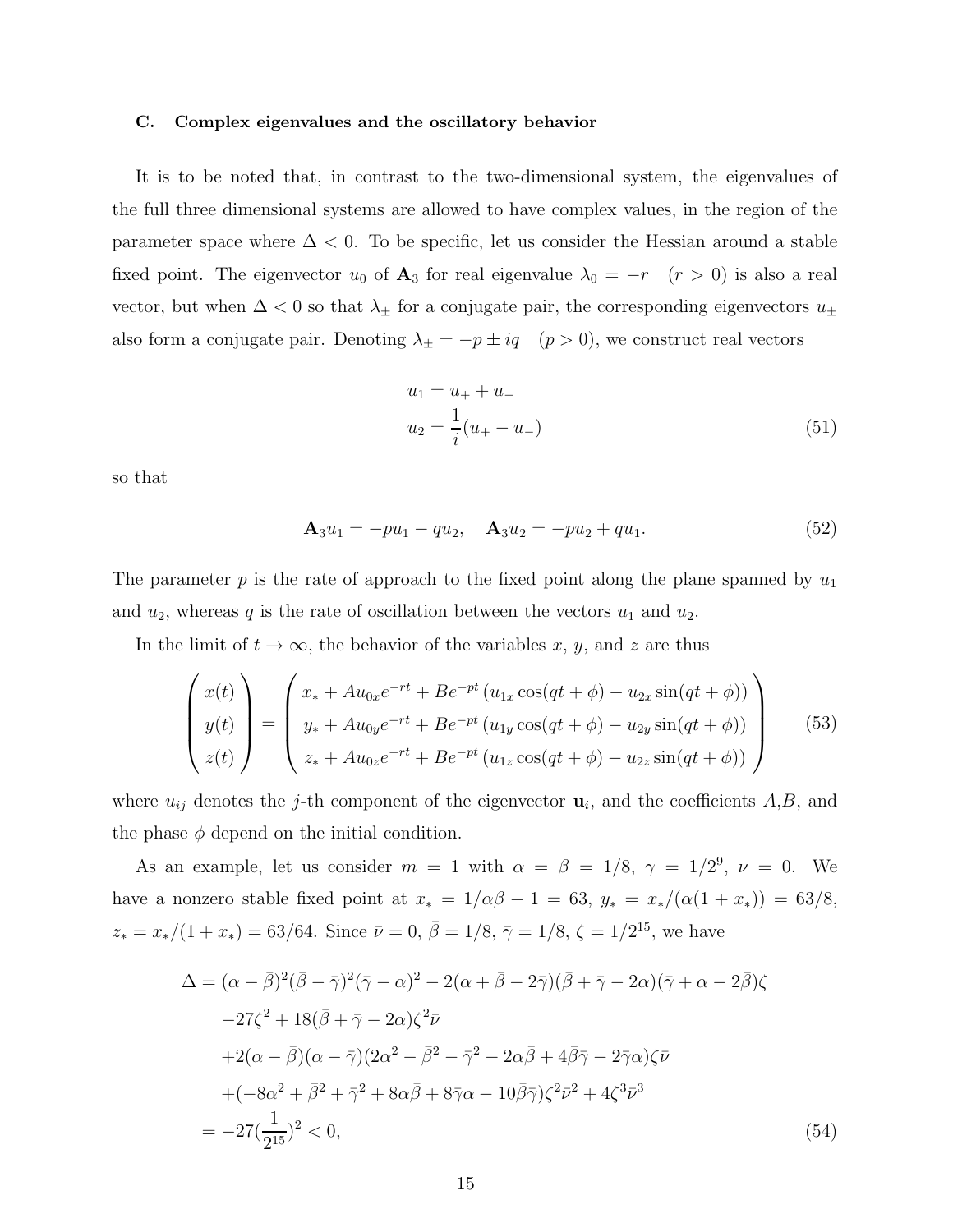leading to one real root and two complex roots for the characteristic equation Eq.[\(20\)](#page-7-0):

$$
\lambda_0 = -\frac{3}{32} \n\lambda_{\pm} = \frac{-9 \pm i\sqrt{3}}{64}.
$$
\n(55)

with the corresponding eigenvectors

$$
\mathbf{u}_0^T = (32, 1, 1/32), \quad \mathbf{u}_\pm^T = (64, -1 \pm i\sqrt{3}, (-1 \mp i\sqrt{3})/32), \tag{56}
$$

leading to

$$
\mathbf{u_1}^T = (128, -2, -1/16), \quad \mathbf{u_2}^T = (0, 2\sqrt{3}, -\sqrt{3}/16) \tag{57}
$$

and the asymptotic behavior

<span id="page-15-0"></span>
$$
\begin{pmatrix} x(t) \\ y(t) \\ z(t) \end{pmatrix} = \begin{pmatrix} 63 + 32Ae^{-3t/32} + 128Be^{-9t/64}\cos(\frac{\sqrt{3}}{64}(t+\phi)) \\ \frac{63}{8} + Ae^{-3t/32} - 2Be^{-9t/64}\left(\cos(\frac{\sqrt{3}}{64}(t+\phi)) + \sqrt{3}\sin(\frac{\sqrt{3}}{64}(t+\phi))\right) \\ \frac{63}{64} + \frac{1}{32}Ae^{-3t/32} - \frac{1}{16}Be^{-9t/64}\left(\cos(\frac{\sqrt{3}}{64}(t+\phi)) - \sqrt{3}\sin(\frac{\sqrt{3}}{64}(t+\phi))\right) \end{pmatrix} (58)
$$

This behavior can be understood using nullclines, just as in the case of two-dimensional system<sup>[\[19\]](#page-25-7)</sup>. Note that in the case of the three-dimensional system, a nullcline is a twodimensional surface. Assuming  $\nu = 0$  for simplicity, we see from eq.[\(9\)](#page-4-0) that the nullclines for x,y, and z are the surfaces  $y = \beta x$ ,  $z = \alpha y$ , and  $z = \frac{x^m}{x^m+1}$ , respectively. Linearizing the equation around the fixed points, we get the planes:

$$
\delta y = \beta \delta x
$$
  
\n
$$
\delta z = \alpha \delta y
$$
  
\n
$$
\delta z = \frac{m x_*^{m-1}}{(x_*^m + 1)^2} \delta x.
$$
\n(59)

Part of the trajectory Eq.[\(58\)](#page-15-0) with  $A = \phi = 0$  and  $B = 1$  is shown in Fig[.1.](#page-16-0) The projection to x-y, z-y, and x-z planes are shown in Figure [1](#page-16-0) (a),(b), and (c), which may be considered as front, left, and bottom view. The fixed point is denoted by a plus symbol at the origin. The projection of x-nullcline, y-nullcline, and the z-nullcline are indicated in Figures $(a)$ , $(b)$ , and  $(c)$  as dashed lines. The intersections of the trajectory with x-nullcline, y-nullcline, and the z-nullcline are indicated with the open square, open circle, and open triangle respectively, in the figures where the projection of the corresponding nullclines cannot be drawn as lines.

Initially the concentrations of the protein X is decreasing, that of RNA is increasing, and the probability of the gene being in the active state is increasing. As can be shown in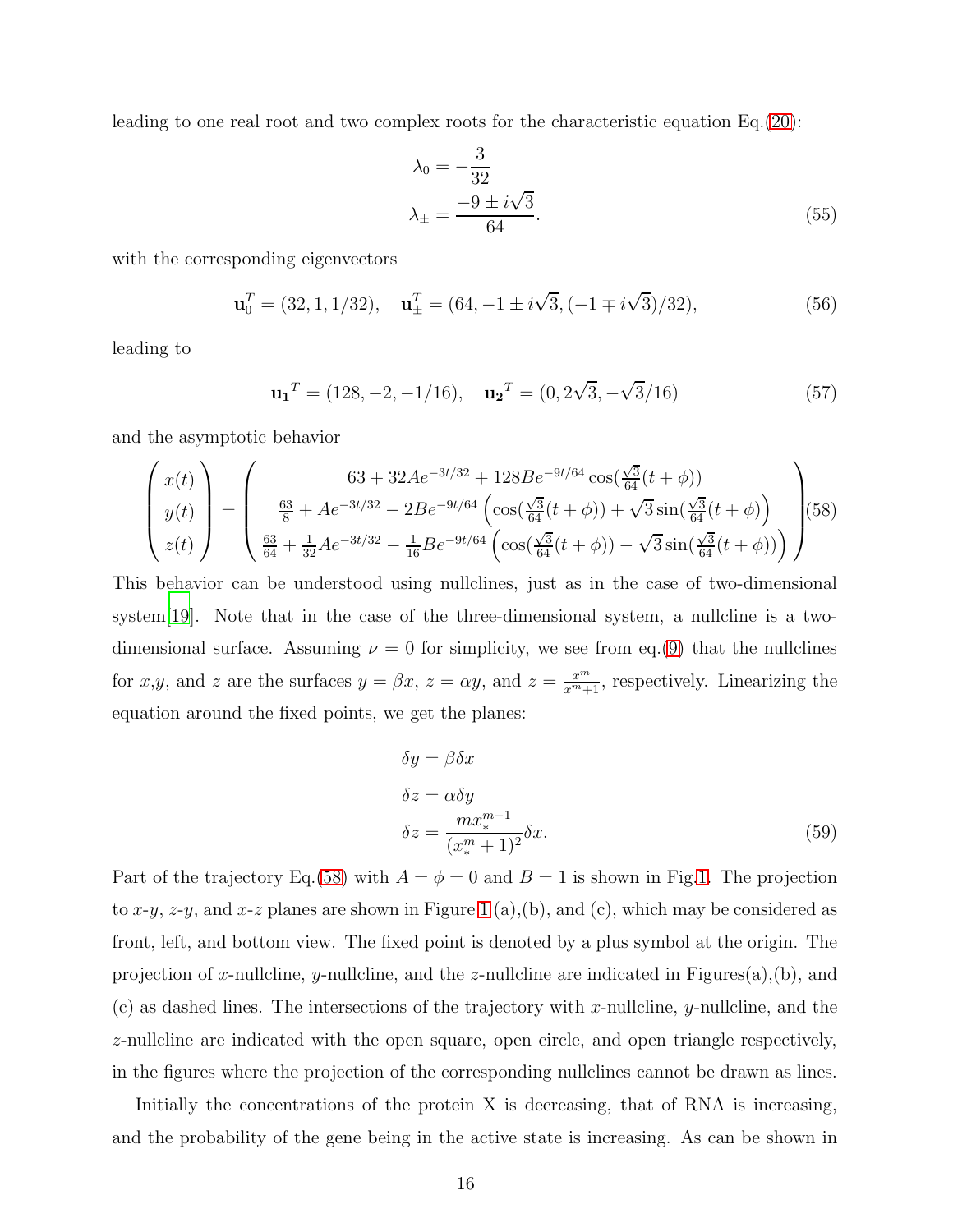

<span id="page-16-0"></span>FIG. 1. Projection of the asymptotic trajectory to (a)  $x-y$  plane (front view), (b)  $z-y$  plane (left view), and (c) x-z plane (bottom view). The projections of nullclines are shown in dashed lines whenever possible. See the text for more details.<br>17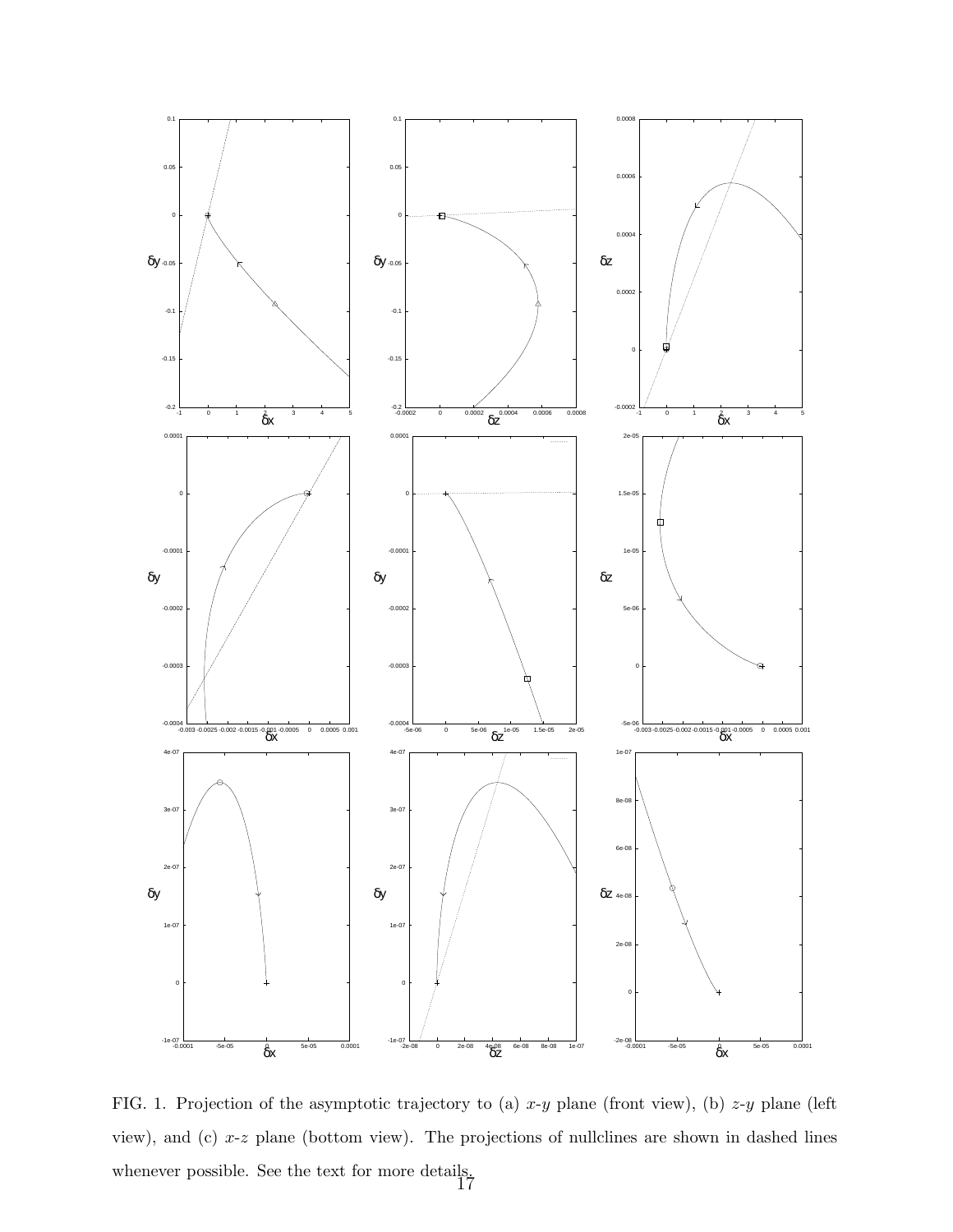Figure [1](#page-16-0) (c), eventually the trajectory crosses the z-nullcline, indicating that the protein level has decreased to a level where probability of the gene being in the active state begins to decrease. The intersection point is denoted by triangles in Figure [1](#page-16-0) (a) and (b). The crossing of the x and y-nullcline is invisible with this resolution, and the protein level x keeps decreasing and the RNA level y keeps increasing until the trajectory goes very close to the fixed point. Figures (d),(e), and (f) are the magnification of (a),(b) and (c) near the fixed point. As can be seen from Fig[.1](#page-16-0) (d), the trajectory indeed crosses the x-nullcline, indicating that the RNA has been increased to a level so that it can produce more proteins than being degraded, so the protein level  $x$  begins to increase. The intersection is denoted as open squares in figures (e) and (f). The crossing of y-nullcline is invisible in this resolution, and the concentrations of both protein and RNA increase, and the probability of the gene being in the active state decreases, until the system goes closer to the fixed point. Figures  $(g)$ , (h), and (i) are the magnification of (d), (e) and (f) near the fixed point. As can be seen from Fig[.1](#page-16-0) (h), the trajectory indeed crosses the y-nullcline, indicating that the probability of gene being in the active state has decreased so much that the production of RNA is less than that being degraded, and consequently the RNA concentration begins to decrease. Similar cyclic behavior will repeat in smaller scales as the trajectory converges to the fixed point.

Similar oscillatory behavior exists near a saddle point when the Hessian has complex roots, although the concentrations will eventually diverge away from the fixed point and the linear approximation will break down.

#### V. CONCLUSION

In this work, I analyzed the stability of the fixed points of the simplest auto-regulatory system, consisting of DNA, RNA, and the protein product that positively regulate its production upon binding to the gene. After linearizing the equation around fixed points, the eigenvalues of the three-dimensional Hessian were obtained using the root formula of the cubic equation. The result rigorously confirms the well-known results from the two-dimensional analysis: When Hill coefficient is one there is only one stable fixed point, that with zero concentrations when the decay rates of the RNA and the protein product are large compared to their production rate, and that with nonvanishing concentration if the production rates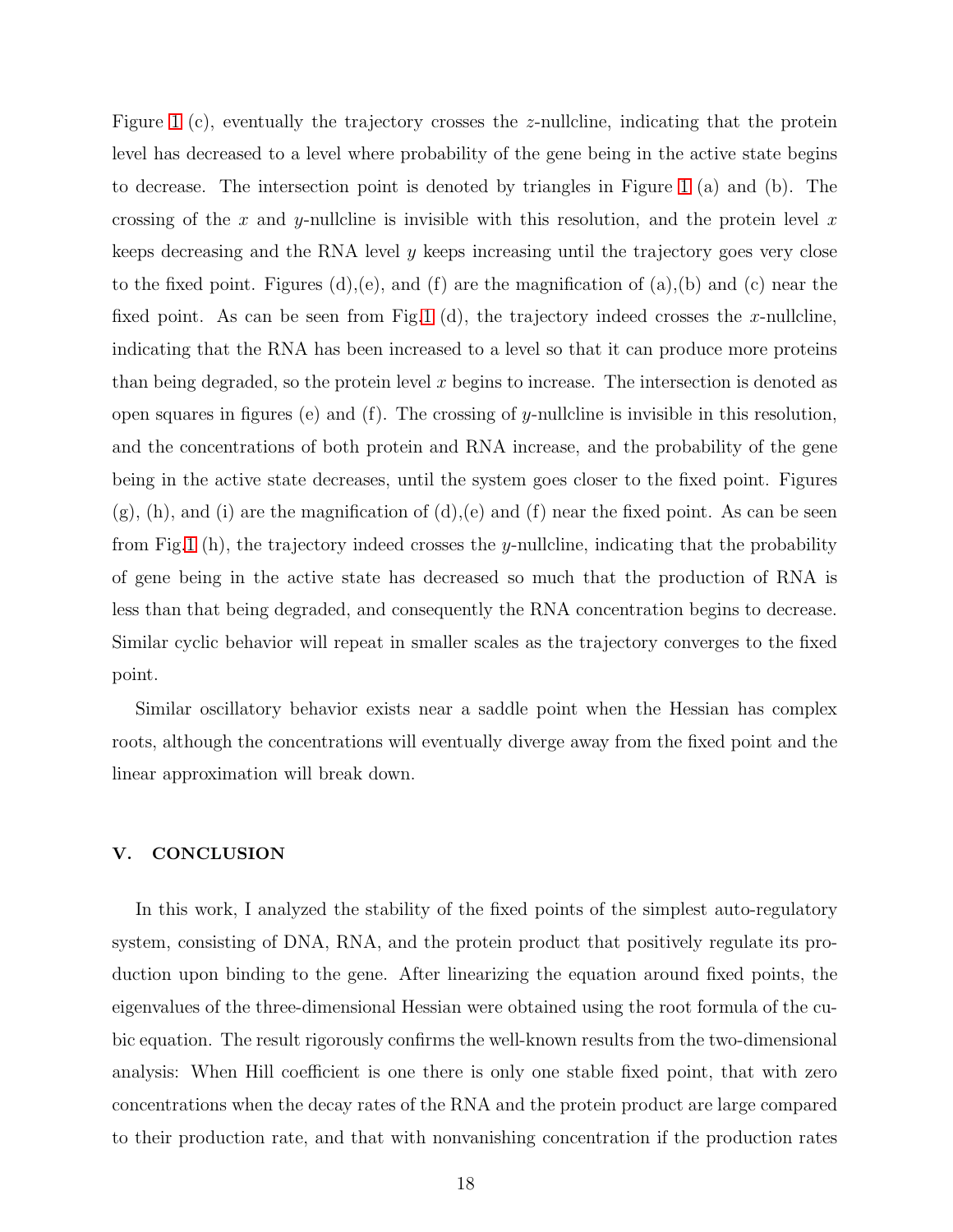are large compared to the decay rates, zero concentrations being an unstable fixed point in this case. On the other hand, for Hill coefficient larger than one, the vanishing concentration is always a stable fixed point, and an additional nonzero stable fixed point appears when the production rates are large compared to the decay rates.

Although the general conclusion about the stability of the fixed points are the same as the two-dimensional analysis, we could obtain more detailed information such as the number of positive eigenvalues near a saddle point, and the number of complex eigenvalues near an arbitrary fixed point. In particular, we could see that the approach to the fixed point in the three-dimensional system can exhibit oscillatory behavior for certain values of the parameters, a property that cannot be observed in the two-dimensional system. In fact, the two-dimensional system can be justified only in the limit of fast equilibration of gene, in which case the eigenvalues are all real. On the other hand, the novel oscillatory behavior appears when binding and unbinding of protein to the DNA is slow.

Although the analysis is much more general than the two-dimensional analysis, the deterministic equation [\(2\)](#page-3-0) is valid only when the concentration of protein is large enough so that its relative fluctuation can be neglected. Eventually the fluctuations will grow with time and will no more be negligible. Also, the stochastic effect cannot be neglected near the origin where the number of proteins and RNA are expected to be small. Therefore, the full master equation or Fokker-Planck equation will have to be considered for more accurate analysis[ $13-18$ ]. Moreover, the current formalism neglects the time delay between the transcription and translation, and that between the translation and the positive regulation. The current formalism is expected to work well for the regulation process in prokaryotes where all the processes happen in more or less the same region in space, and will be less accurate for Eukaryote where the process of transcription and translation happen at distant locations. The effect of time delay due to finite diffusion coefficients will have to be considered for a more accurate description of such systems [\[17](#page-25-9), [18](#page-25-8)].

## VI. ACKNOWLEDGEMENTS

This work was supported by the National Research Foundation of Korea, funded by the Ministry of Education, Science, and Technology (NRF-2012M3A9D1054705).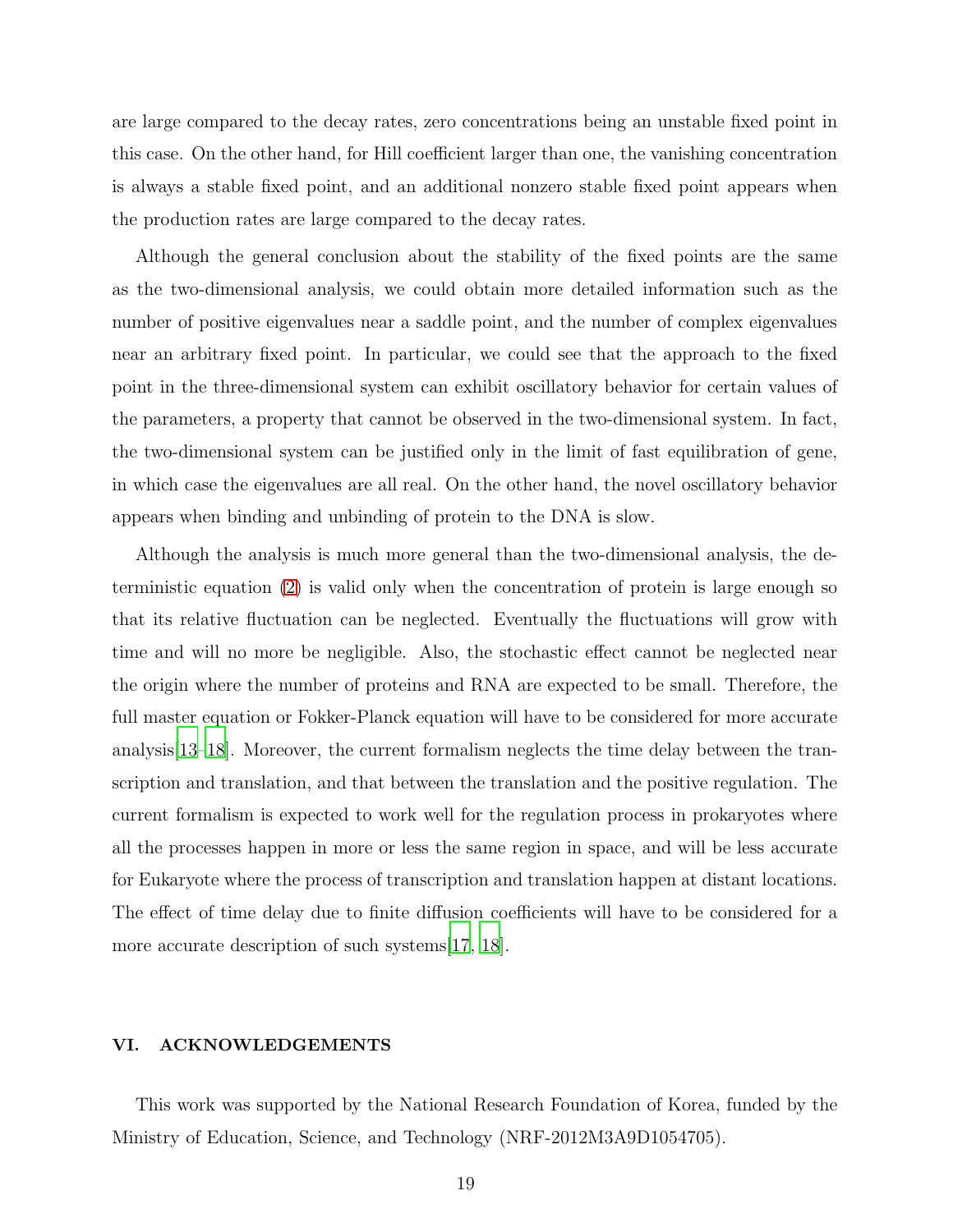#### Appendix A: Deviation of the rate equations

Let us denote the numbers of proteins, RNA molecules, and active genes as  $N_X, N_Y$ , and  $N_Z$  respectively. We assume there is only one copy of the gene, so  $N_Z = 0$  or  $N_Z = 1$ . Denoting the probability for  $N_X = x$ ,  $N_Y = y$ , and  $N_Z = z$  as  $P(x, y, z)$ , the master equations corresponding to the process Eq.[\(1\)](#page-2-0) is

<span id="page-19-0"></span>
$$
\dot{P}(x, y, z) = \tilde{k}_1 P(x + m, y, 1 - z)(x + m)^m z - \tilde{k}_1 P(x, y, z) x^m (1 - z) \n- k_2 P(x, y, z) z + k_2 P(x - m, y, 1 - z)(1 - z) + a P(x, y - 1, z) z - a P(x, y, z) z \n+ cP(x - 1, y, z) y - cP(x, y, z) y + bP(x, y + 1, z)(y + 1) - bP(x, y, z) y \n+ dP(x + 1, y, z)(x + 1) - dP(x, y, z)x
$$
\n(A1)

where  $\tilde{k}_1 \equiv k_1/(c_0 V)^m$  is used as the rate constant for binding of the protein X to the gene, where V is the volume of the region where the process is taking place and  $c_0$  is a standard reference concentration. Usage of  $\tilde{k}_1$  here ensures that we get binding rate constant  $k_1$  when the equations are expressed in terms of  $[X]$ ,  $[Y]$ , and  $[Z]$ . The equations describing the time evolution of the expectation values of  $N_X$ ,  $N_Y$ , and  $N_Z$  can be obtained by multiplying Eq.[\(A1\)](#page-19-0) by x, y, and z and taking summation:

<span id="page-19-1"></span>
$$
\langle \dot{N}_{Z} \rangle = \sum_{x,y,z} z \dot{P}(x,y,z) = \sum_{x,y,z} [\tilde{k}_{1} P(x+m,y,1-z)(x+m)^{m} z^{2} - \tilde{k}_{1} P(x,y,z) x^{m} z(1-z) \n- k_{2} P(x,y,z) z^{2} + k_{2} P(x-m,y,1-z)(1-z) z] \n= \tilde{k}_{1} \sum_{x,y,z} P(x,y,z) x^{m} (1-z) - k_{2} \sum_{x,y,z} P(x,y,z) z \n- \tilde{k}_{1} \sum_{x \le m} P(x,y,z) x^{m} (1-z)^{2} \n= \tilde{k}_{1} \langle N_{X}^{m} (1-N_{Z}) \rangle - k_{2} \langle N_{Z} \rangle \n- \tilde{k}_{1} \sum_{x \le m} P(x,y,z) x^{m} (1-z)
$$
\n(A2)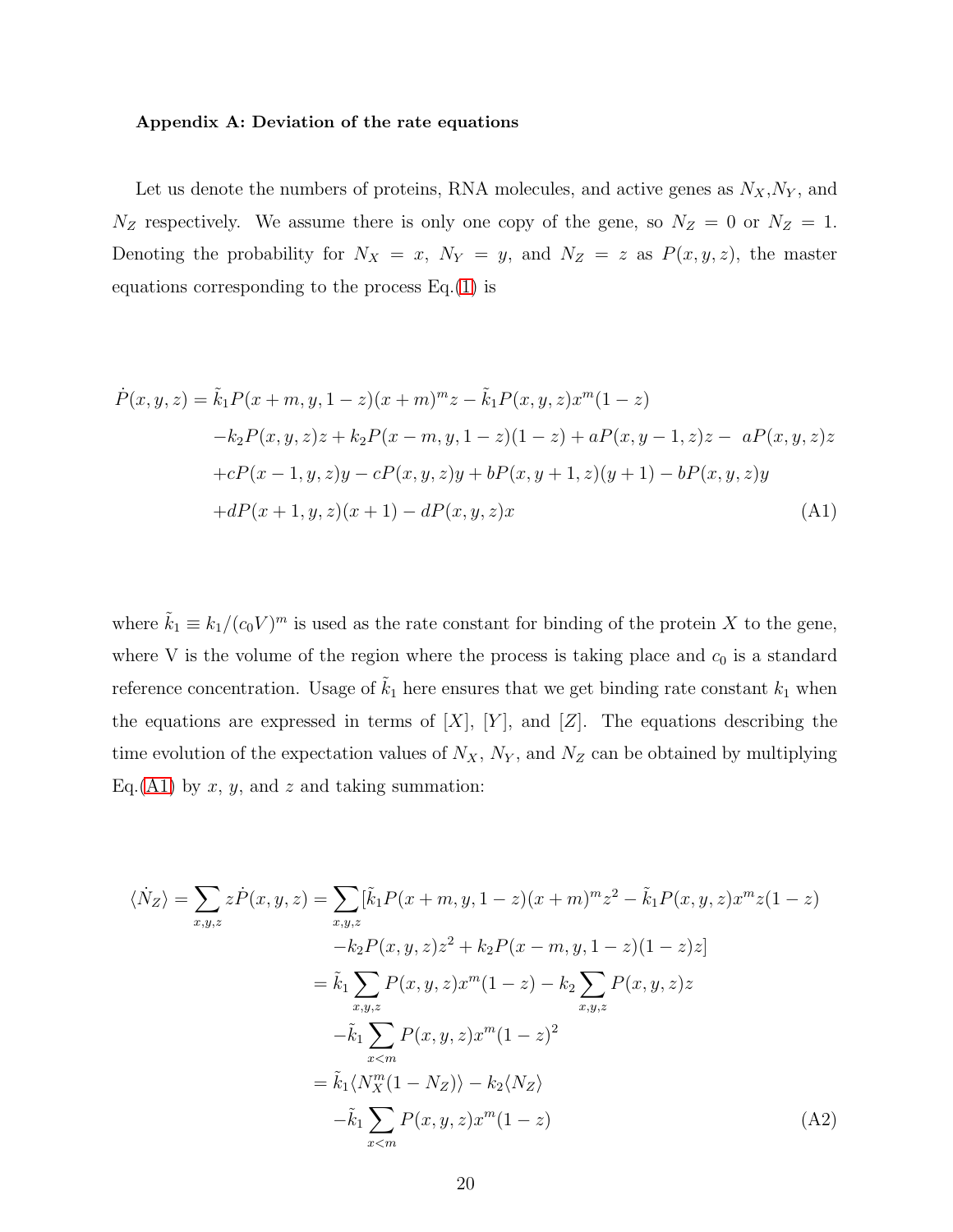<span id="page-20-0"></span>
$$
\langle \dot{N}_{Y} \rangle = \sum_{x,y,z} y \dot{P}(x,y,z) = a \sum_{x,y,z} [P(x,y,z)(y+1)z - P(x,y,z)yz] \n+ b \sum_{x,y,z} [P(x,y,z)y(y-1) - P(x,y,z)y^{2}] \n- \tilde{k}_{1} \sum_{x < m} P(x,y,1-z)x^{m}yz^{2} \n= a \sum_{x,y,z} P(x,y,z)z - b \sum_{x,y,z} P(x,y,z)y \n- \tilde{k}_{1} \sum_{x < m} P(x,y,z)x^{m}y(1-z)^{2} \n= a \langle N_{Z} \rangle - b \langle N_{Y} \rangle \n- \tilde{k}_{1} \sum_{x < m} P(x,y,z)x^{m}y(1-z)
$$
\n(A3)

<span id="page-20-1"></span>
$$
\langle \dot{N}_X \rangle = \sum_{x,y,z} x \dot{P}(x, y, z) = \sum_{x,y,z} [\tilde{k}_1 P(x + m, y, 1 - z)(x + m)^m x z - \tilde{k}_1 P(x, y, z) x^{m+1} (1 - z) \n- k_2 P(x, y, z) x z + k_2 P(x - m, y, 1 - z) x (1 - z) \n+ cP(x - 1, y, z) x y - cP(x, y, z) x y \n+ dP(x + 1, y, z) (x + 1) x - dP(x, y, z) x^2] \n= -m\tilde{k}_1 \sum_{x,y,z} P(x, y, z) x^m z + m k_2 \sum_{x,y,z} P(x, y, z) z \n+ c \sum_{x,y,z} P(x, y, z) y - d \sum_{x,y,z} P(x, y, z) x \n- \sum_{x < m} \tilde{k}_1 P(x, y, 1 - z) x^m (x - m) z \n= -m\tilde{k}_1 \langle N_X^m N_Z \rangle + m k_2 \langle N_Z \rangle + c \langle N_Y \rangle - d \langle N_X \rangle \n- \sum_{x < m} \tilde{k}_1 P(x, y, z) x^m (x - m) (1 - z)
$$
\n(A4)

where we used the fact  $z^2 = z$  and  $z(1-z) = 0$  since  $z = 0$  or  $z = 1$ . When  $\langle N_X \rangle$  is so large that its fluctuation is small relative to the average value  $\langle N_X \rangle$ , we may make approximations

$$
\langle N_X^m N_Z \rangle \simeq \langle N_X \rangle^m \langle N_Z \rangle,
$$
  

$$
\langle N_X^m (1 - N_Z) \rangle = \langle N_X^m \rangle - \langle N_X^m N_Z \rangle \simeq \langle N_X^m \rangle - \langle N_X \rangle^m \langle N_Z \rangle = \langle N_X \rangle^m \langle 1 - N_Z \rangle. \tag{A5}
$$

After dividing by  $c_0V$ , last terms in Eqs.[\(A2\)](#page-19-1), [\(A3\)](#page-20-0), and [\(A4\)](#page-20-1) becomes negligible in the limit of  $V \to \infty$ . Defining  $[A] \equiv \langle N_A \rangle / (c_0 V)$ , the rate equation [\(2\)](#page-3-0) is now derived.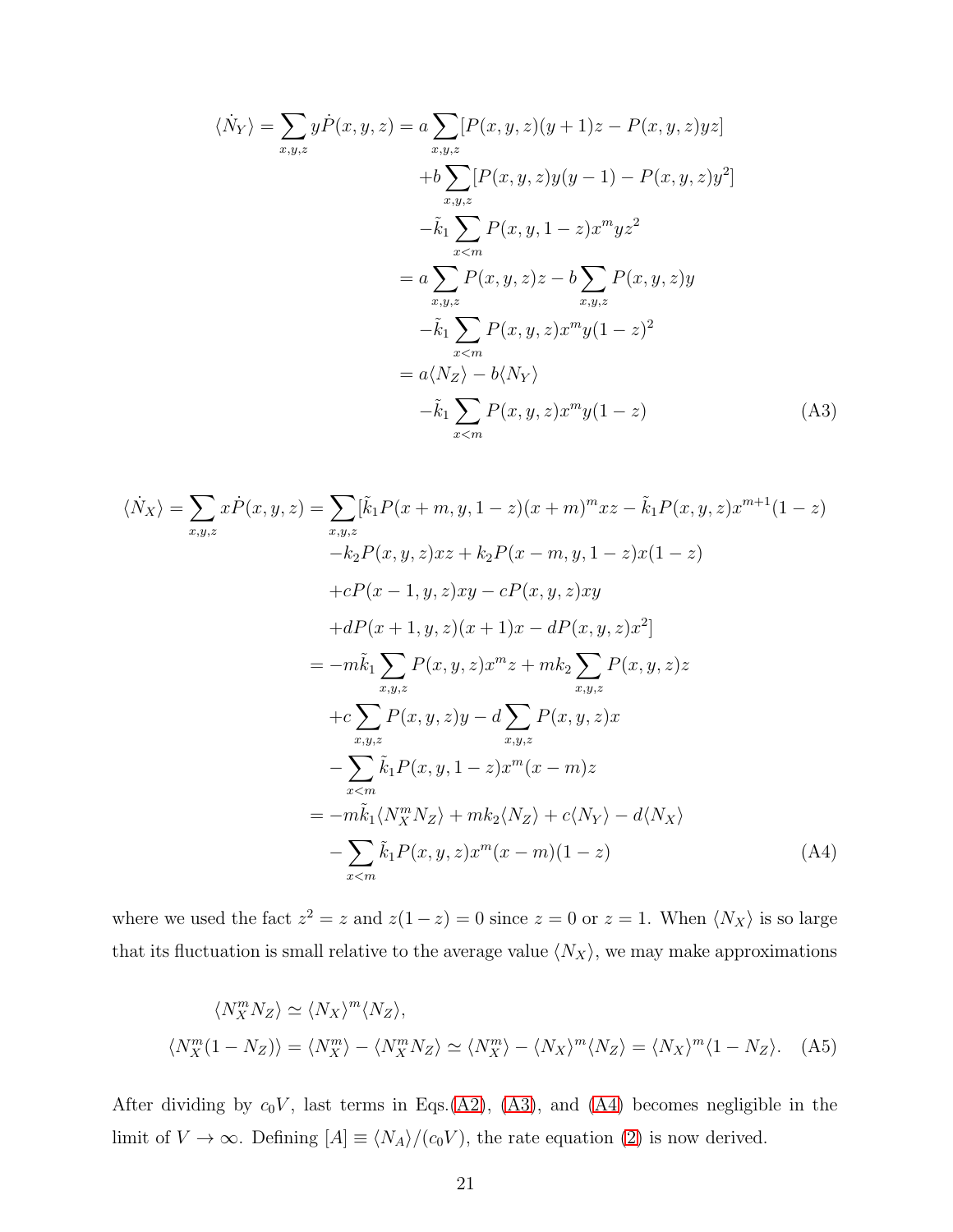#### Appendix B: Fixed points

In this section, I first review how the fixed points of the system [\(11\)](#page-5-0), or equivalently those of Eq.[\(9\)](#page-4-0), are determined. In order to get the fixed points, we first solve the equation for the nullcline  $\dot{y} = 0$ , to get

$$
y = \frac{x^m}{\alpha(1 + x^m)}
$$
 (B1)

and substitute into the nullcline equation for  $x, \dot{x} = 0$ , which after some manipulation becomes

$$
x\left(\alpha\beta x^{m} - x^{m-1} + \alpha\beta\right) = 0\tag{B2}
$$

We see that  $x = 0$  is always a fixed point, and there can be additional fixed points which are the roots of the equation

<span id="page-21-0"></span>
$$
f(x) \equiv x^m - \frac{1}{\alpha \beta} x^{m-1} + 1 = 0
$$
 (B3)

for certain values of  $\alpha$  and  $\beta$ .

When  $m = 1$ , there is one nonzero real root to the equation [\(B3\)](#page-21-0) if and only if

$$
\alpha \beta < 1\tag{B4}
$$

For  $m > 1$ , there can be up to two real roots. In order to investigate the existence of such roots, we first locate the extremum of  $f(x)$ , by taking its derivative and setting it to zero:

$$
x^{m-2} \left( mx - \frac{m-1}{\alpha \beta} \right) = 0 \tag{B5}
$$

yielding one extremum at

$$
x_1 = \frac{m-1}{m\alpha\beta} \tag{B6}
$$

and the other one at  $x = 0$  if  $m > 2$ . Since  $f^{(j)}(0) = 0$  for  $j < m - 1$  and  $f^{(m-1)}(0) = 0$  $-(m-1)!/\alpha\beta < 0$ , where  $f^{(n)}$  denotes the *n*-th derivative of  $f(x)$ , we see that  $x = 0$  for  $m > 2$  is a local maximum. On the other hand, since

$$
f^{(2)}(x_1) = m(m-1) \left(\frac{m-1}{m\alpha\beta}\right)^{m-2}
$$

$$
-\frac{(m-1)(m-2)}{\alpha\beta} \left(\frac{m-1}{m\alpha\beta}\right)^{m-3}
$$

$$
= m \left(\frac{m-1}{m\alpha\beta}\right)^{m-2} > 0,
$$
(B7)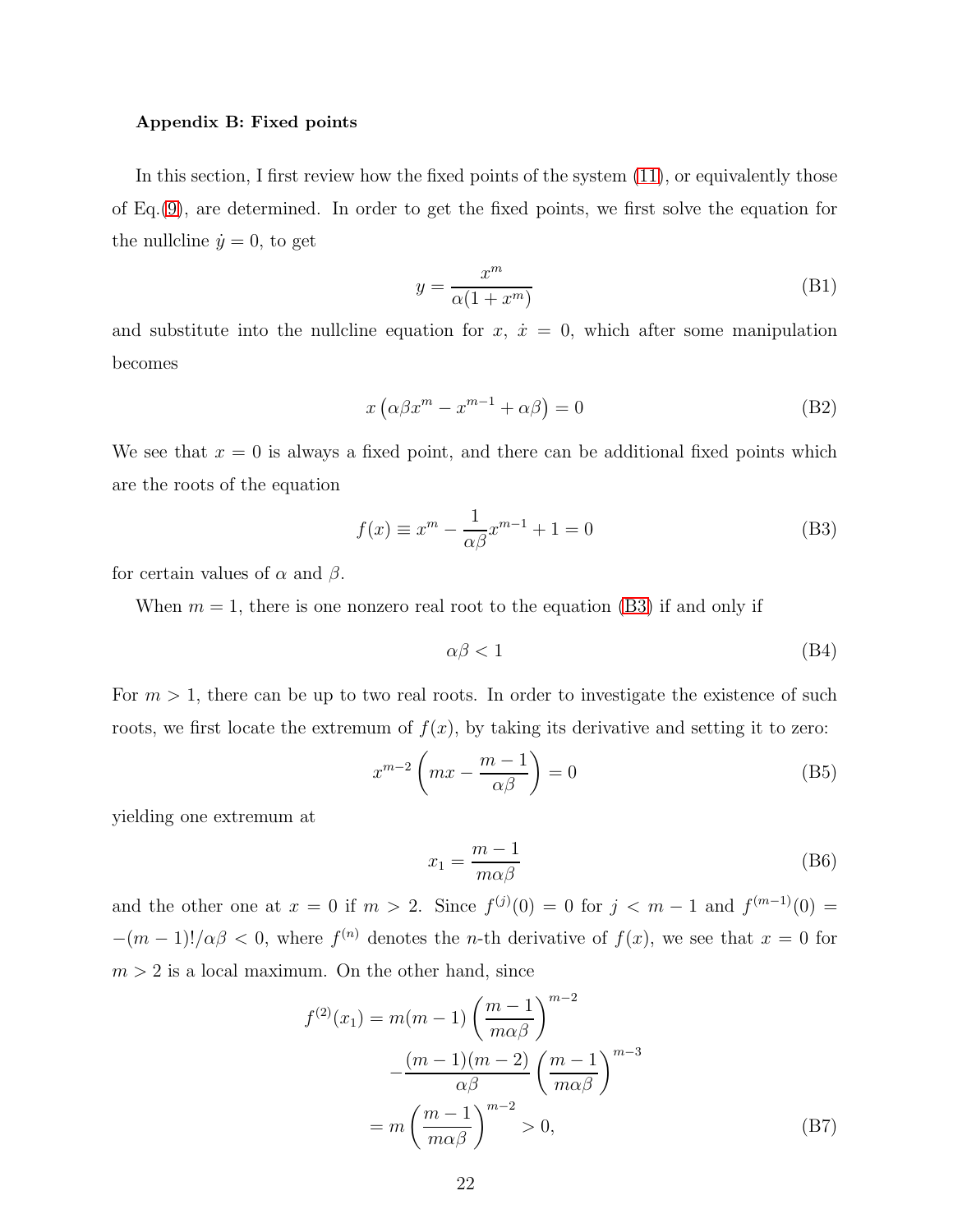we see that  $x_1$  is the global minimum of  $f(x)$ . Since  $f(0) = 1 > 0$  and  $\lim_{x \to \infty} f(x) = \infty > 0$ , Eq. [\(B3\)](#page-21-0) will have two distinct real roots if and only if the value of  $f(x)$  negative at the global minimum  $x_1$ :

$$
f(x_1) = \left(\frac{m-1}{m\alpha\beta}\right)^m - \frac{1}{\alpha\beta} \left(\frac{m-1}{m\alpha\beta}\right)^{m-1} + 1
$$
  
= 
$$
- \left(\frac{1}{m-1}\right) \left(\frac{m-1}{m\alpha\beta}\right)^m + 1
$$
  
< 0 (B8)

which can be rewritten as

<span id="page-22-1"></span>
$$
\left(\frac{m-1}{m\alpha\beta}\right)^m > m-1.
$$
\n(B9)

## Appendix C: The stability analysis of the two-dimensional system

Let us consider the stability of the two-dimensional system Eq.[\(11\)](#page-5-0) around the fixed points. Most of the material can be found in previous literature[\[19](#page-25-7), [20](#page-26-0), [22](#page-26-1)], but I write down an explicit form of eigenvalues so that they can be compared with those obtained from the three-dimensional system in the limit of ultra-fast binding and unbinding of the protein to the gene. Considering a small deviation of x and y around a fixed point  $(x_*, y_*)$  of Eq [\(11\)](#page-5-0), with  $x = x_* + \delta x, y = y_* + \delta y$ , we get a linearized equation

$$
\begin{pmatrix} \delta x \\ \delta y \end{pmatrix} = \mathbf{A} \begin{pmatrix} \delta x \\ \delta y \end{pmatrix} = \begin{pmatrix} -\beta & 1 \\ \frac{mx^{m-1}}{(1+x^m)^2} & -\alpha \end{pmatrix} \begin{pmatrix} \delta x \\ \delta y \end{pmatrix}
$$
(C1)

Solving the characteristic equation for the matrix  $A$ ,

$$
|\lambda - \mathbf{A}| = (\lambda + \alpha)(\lambda + \beta) - \frac{mx_*^{m-1}}{(1 + x_*^m)^2}
$$
  
=  $\lambda^2 + (\alpha + \beta)\lambda + \alpha\beta - \frac{mx_*^{m-1}}{(1 + x_*^m)^2} = 0,$  (C2)

we get the eigenvalue

<span id="page-22-0"></span>
$$
\lambda_{\pm} = \frac{1}{2} \left[ -\alpha - \beta \pm \sqrt{(\alpha + \beta)^2 - 4\alpha\beta + 4\frac{mx_*^{m-1}}{(1 + x_*^m)^2}} \right]
$$

$$
= \frac{1}{2} \left[ -\alpha - \beta \pm \sqrt{(\alpha - \beta)^2 + 4\frac{mx_*^{m-1}}{(1 + x_*^m)^2}} \right].
$$
(C3)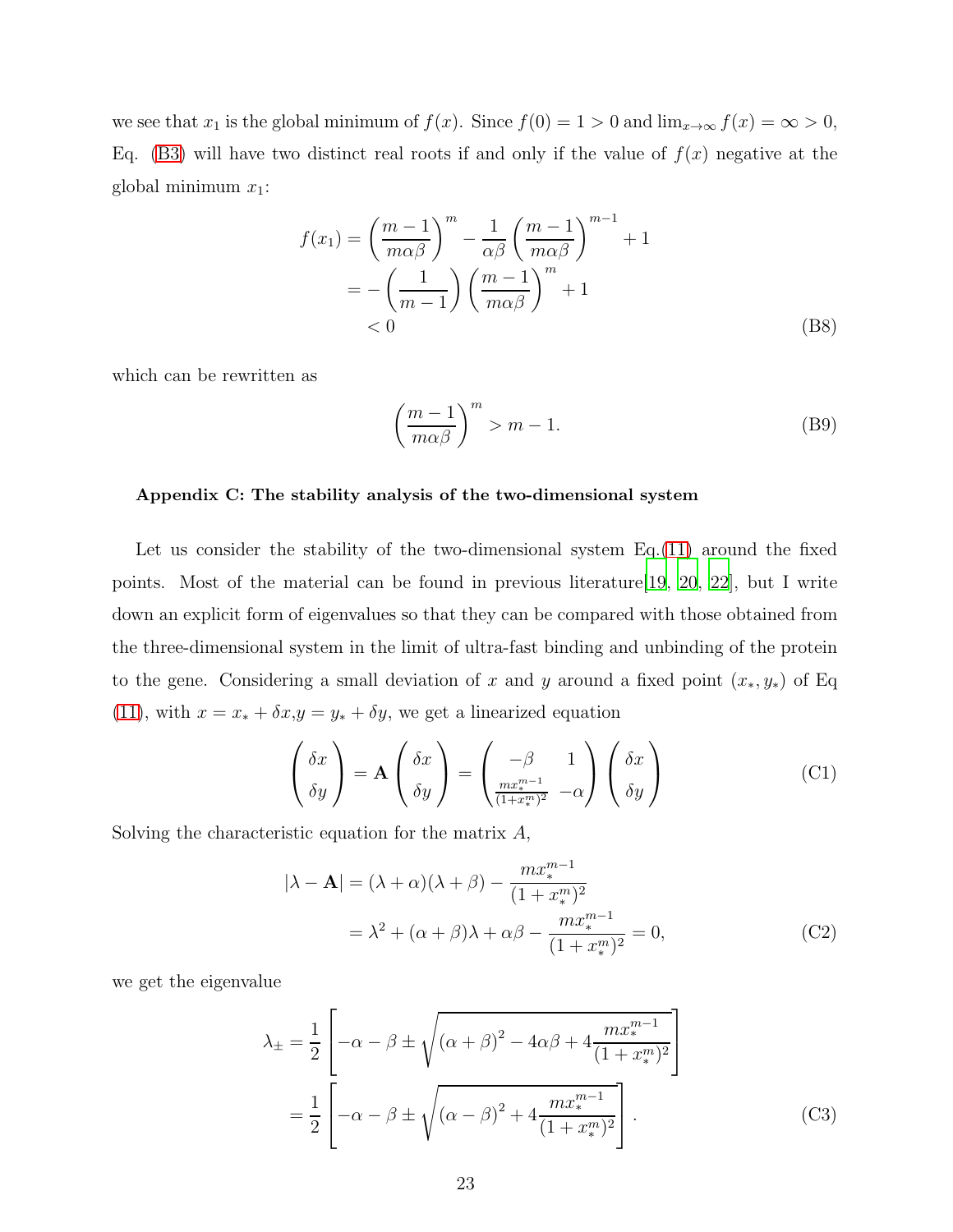Since the expression inside the square root is nonnegative, we see that the eigenvalues are real.

From the first line of Eq. $(C3)$ , we see that if

<span id="page-23-0"></span>
$$
\frac{mx_*^{m-1}}{(1+x_*^m)^2} < \alpha\beta,\tag{C4}
$$

the absolute value of the square root term is smaller than the first term which is negative, so signs of both eigenvalues are negative and we get a stable fixed point. On the other hand, if

<span id="page-23-1"></span>
$$
\frac{mx_*^{m-1}}{(1+x_*^m)^2} > \alpha\beta,\tag{C5}
$$

the sign of the eigenvalues are determined by the square root term, so both positive and negative signs appear, and we get a saddle point. It is straightforward see that the equality corresponds to the marginal case where one of the eigenvalues becomes zero. This general result can be used for analyzing the stability of the specific fixed points.

- 1.  $m = 1$
- a.  $\alpha\beta > 1$

As discussed in the appendix B,  $x_* = 0$  is a unique fixed point in this case. The condition  $\alpha\beta > 1$  is the same as [\(C4\)](#page-23-0) with  $x_* = 0$ , so this is a stable fixed point.

b.  $\alpha\beta < 1$ 

It is clear that  $x_* = 0$  is now a saddle point, since now [\(C5\)](#page-23-1) holds with  $x_* = 0$ . There is an additional fixed point which is a solution to the equation [\(B3\)](#page-21-0):

$$
x_* = \frac{1}{\alpha \beta} - 1. \tag{C6}
$$

We see that

$$
\frac{mx_*^{m-1}}{(1+x_*^m)^2} = \frac{1}{(1+x_*)^2} = (\alpha\beta)^2 < \alpha\beta. \tag{C7}
$$

Therefore, the condition [\(C4\)](#page-23-0) is satisfied and we get a stable fixed point.

To summarize, for  $m = 1$ , when the RNA and protein is degraded fast enough so that  $\alpha\beta > 1$ ,  $x_* = 0$  is the unique stable fixed point of [\(11\)](#page-5-0). Eventually the concentrations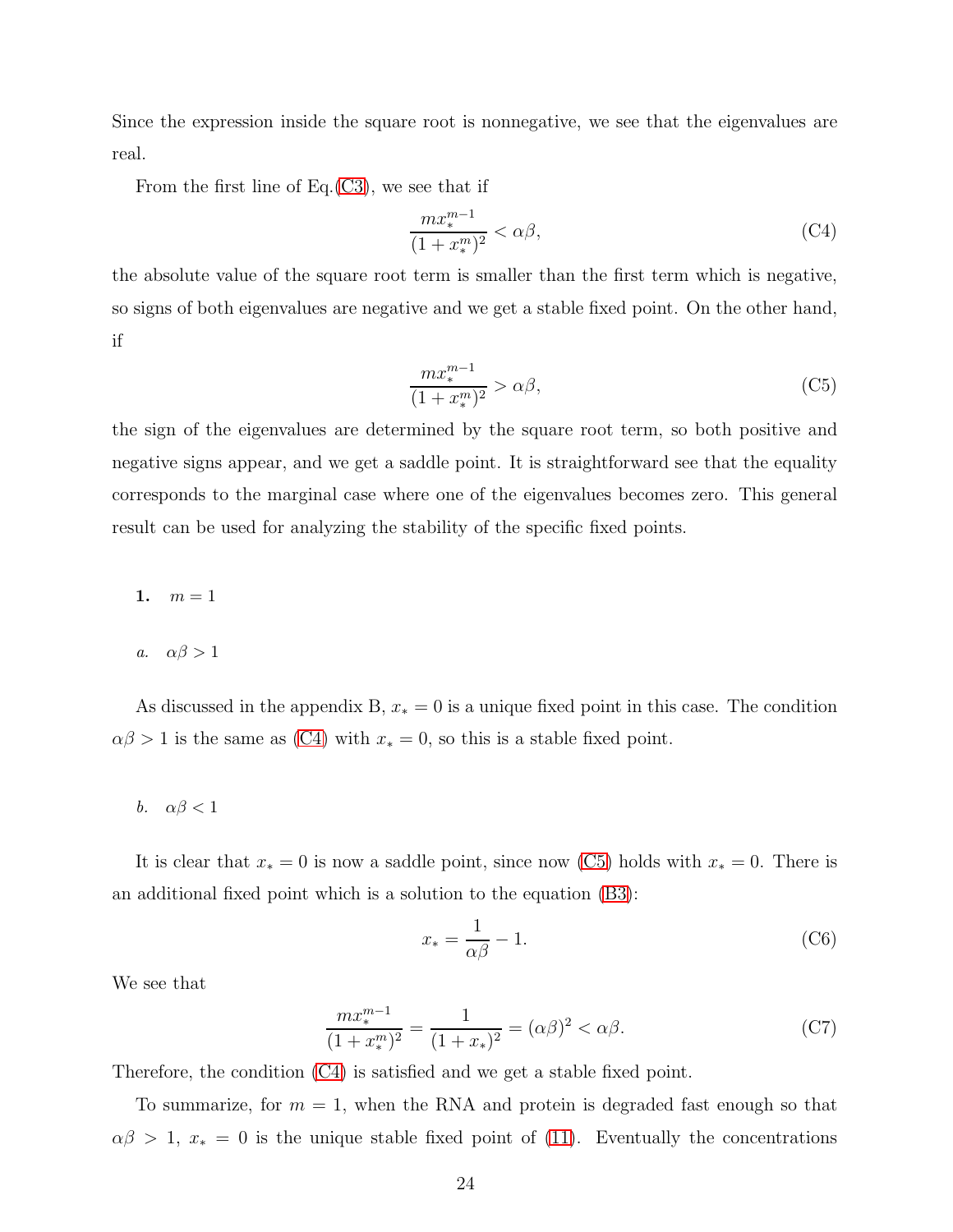of both species go to zero. On the other hand, when the degradation is slow enough so that  $\alpha\beta$  < 1, then  $x_* = 0$  is a saddle point and an additional stable nonzero fixed point  $x_* = \frac{1}{\alpha \beta} - 1$  appears. We see that there is no bistability for  $m = 1$ .

2.  $m > 1$ 

In this case,  $x_* = 0$  is always a stable fixed point since

$$
\frac{mx_*^{m-1}}{(1+x_*^m)^2} = 0 < \alpha\beta. \tag{C8}
$$

As discussed in the appendix B, when Eq.[\(B9\)](#page-22-1) holds, we have additional nonzero fixed points which are the two distinct real roots  $x_$   $<$   $x_+$  of the equation [\(B3\)](#page-21-0). After multiplying  $\alpha\beta(1+x^m_*)$  $_{*}^{m})^{2}$  to both sides of Eq.[\(C4\)](#page-23-0) and Eq.[\(C5\)](#page-23-1), we see that we get stable fixed point or saddle point depending on whether the sign of the expression

$$
\alpha \beta m x_{\pm}^{m-1} - (\alpha \beta)^2 (1 + x_{\pm}^m)^2 = x_{\pm}^{m-1} (m \alpha \beta - x_{\pm}^{m-1})
$$
 (C9)

is negative or not, where Eq.[\(B3\)](#page-21-0) was used in going from the second to the third expression. Therefore, we only have to examine the sign of

$$
m\alpha\beta - x_{\pm}^{m-1}.\tag{C10}
$$

Let us define

$$
g(x) \equiv m\alpha\beta - x^{m-1}.\tag{C11}
$$

we see that this function is zero when

$$
x = x_0 \equiv (m\alpha\beta)^{1/(m-1)}.
$$
\n(C12)

On the other hand, we have

$$
f(x_0) = (m\alpha\beta)^{m/(m-1)} - (m-1) < 0 \tag{C13}
$$

where the last inequality follows from the condition  $(B9)$ . Therefore, we see that

$$
x_{-} < x_0 < x_{+}.
$$
\n(C14)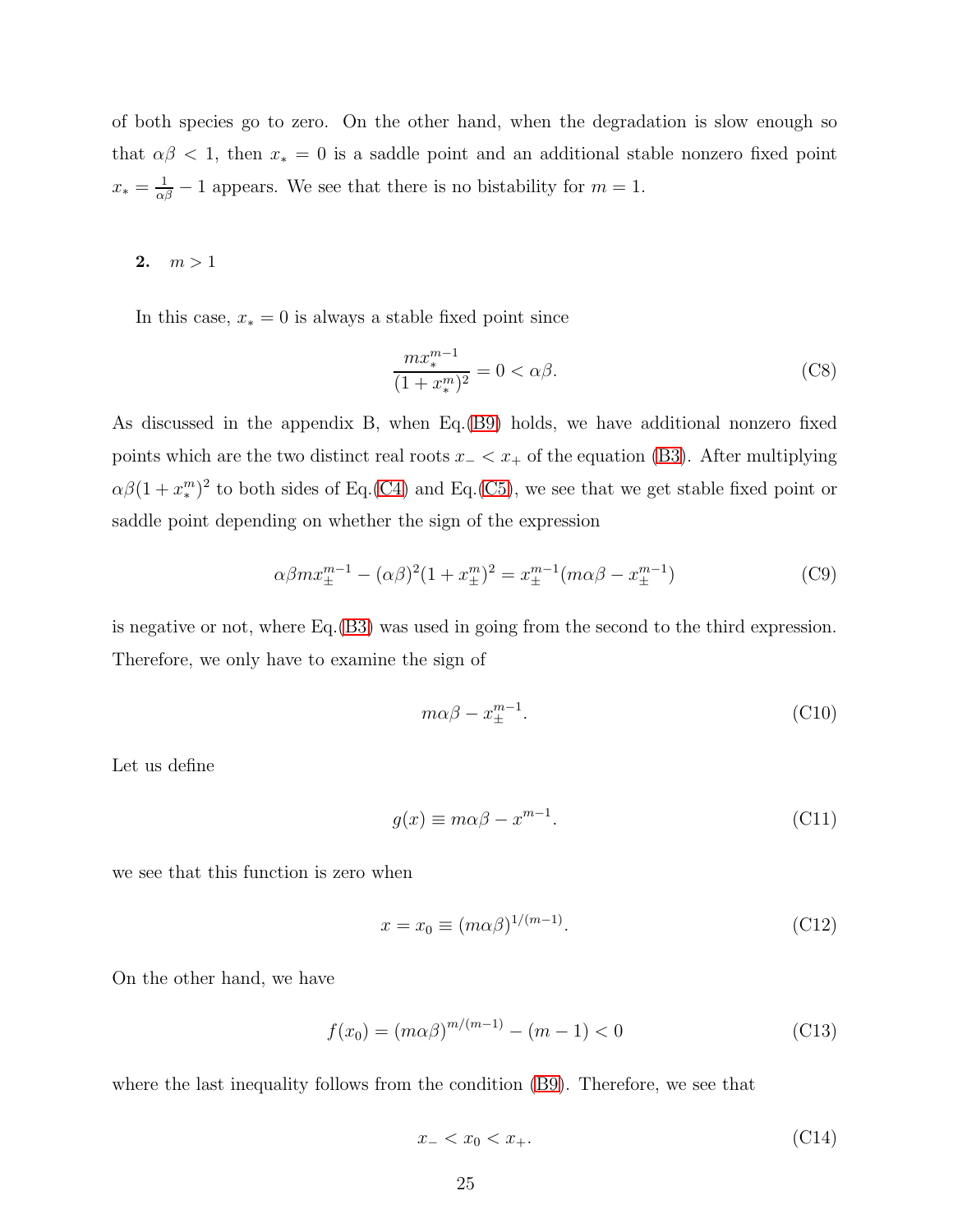Since  $g(x)$  is a monotonically decreasing function, it immediately follows that  $g(x<sub>-</sub>) > 0$  and  $g(x_{+})$  < 0. Therefore,  $x_{-}$  is a saddle point and  $x_{+}$  is a stable fixed point. To summarize, when RNA and the protein are degraded fast enough so that

$$
\left(\frac{m-1}{m\alpha\beta}\right)^m < m-1,\tag{C15}
$$

 $x = 0$  is a unique sable fixed point. When the degradation is slow enough so that the inequality is inverted, then we have additional nonzero fixed points  $x_$   $< x_+$ , where  $x_$  is a saddle point and  $x_+$  is a sable fixed point. Since  $x = 0$  and  $x = x_+$  are both stable fixed points, we get bistability.

- <span id="page-25-0"></span>[1] H. de Jong, J. Comput. Biol. 9, 67 (2002).
- [2] P. Smolen, D. A. Baxter, and J. H. Byrne, Bull. Math. Biol. 62, 247 (2000).
- <span id="page-25-2"></span>[3] S. Pigolotti, S. Krishina, and M. H. Jensen, Proc. Natl. Acad. Sci. U.S.A. 104, 6533 (2007).
- [4] N. Radde, Bioinformatics 26, 2874 (2010).
- <span id="page-25-6"></span><span id="page-25-3"></span>[5] D. Angeli, F. E. Ferrel, and E. D. Sontag, Proc. Natl. Acad. Sci. U.S.A. 101, 1822 (2004).
- [6] A. D. Keller, J. Theor. Biol. 170, 175 (1994).
- [7] T. olde Scheper, D. Klinkenberg, C. Pennartz, and J. van Pelt, J. Neurosci. 19, 40 (1999).
- [8] P. Smolen, D. A. Baxter, and J. H. Byrne, J. Neurosci. 21, 6644 (2001).
- <span id="page-25-4"></span>[9] E. H. Snoussi, J. Biol. Sys. 6, 3 (1998).
- [10] E. Plahtye, T. Mestl, and W. S. Omholt, J. Biol. Sys. 3, 409 (1995).
- [11] J. L. Gouzé, J. Biol. Sys.  $6, 11$  (1998).
- <span id="page-25-5"></span><span id="page-25-1"></span>[12] O. Cinquin and J. Demongeot, J. Theor. Biol. 216, 229 (2002).
- [13] H. Ge and H. Qian, Phys. Rev. Lett. 103, 148103 (2009).
- [14] H. Ge and H. Qian, Chaos **22**, 023140 (2012).
- [15] H. Ge and H. Qian, J. R. Soc. Interface 8, 107 (2011).
- [16] A. Lipshtat, A. Loinger, N. Q. Balaban, and O. Biham, Phys. Rev. Lett. 96, 188101 (2006).
- <span id="page-25-9"></span>[17] W. Wu and J. Wang, J. Chem. Phys. 139, 121920 (2013).
- <span id="page-25-8"></span>[18] W. Wu and J. Wang, J. Phys. Chem. B 117, 12908 (2013).
- <span id="page-25-7"></span>[19] S. H. Strogatz, Nonlinear Dynamics and Chaos (Westview Press, Perseus Book Publishing, Cambridge, MA, 1994).